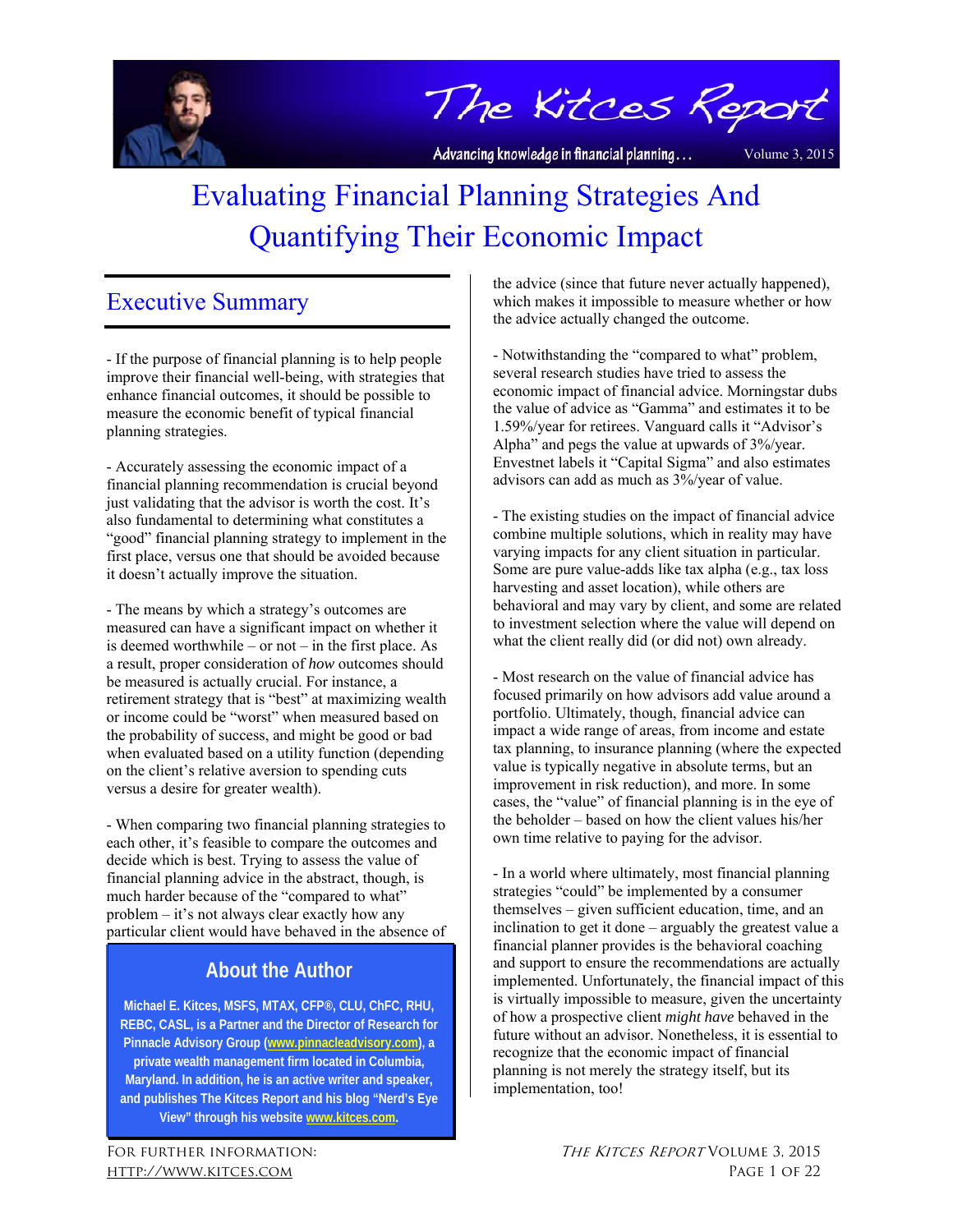## **Introduction**

For any financial planner who charges for their advisory services, quantifying the value (or value-add) of good financial planning advice is crucial in order justify the cost. At the most basic level, no service business is viable – financial planning or otherwise – if the value of what's delivered fails to exceed its cost.

Yet ultimately, the exercise of trying to determine the economic impact of financial planning strategies is more than just a self-serving exercise about the value of a financial planner. The ability to appropriately measure the economic consequences of a recommended strategy is crucial to assessing whether the supporting tactics are even appropriate to implement in the first place. After all, advice that has a negative value isn't just "not worth its cost" – it's a recommendation that perhaps shouldn't be given *at all*. Viewed another way, demonstrating the value of a financial planning strategy is as much about validating the appropriateness of the strategy itself, as the value of the advisor who recommended it.

In this issue of *The Kitces Report*, we explore the issues to consider when trying to evaluate the benefits and economic impact of various financial planning strategies, from the importance of deciding *how* to measure the outcomes in the first place, to the challenging "compared to what" problem that makes it difficult to objectively assess the value of advice, and how for many financial planning strategies the economic impact is actually *negative*… but reduces risk enough that it's probably good advice anyway!

# Quantifying The Economic Benefits Of (Good) Financial Advice?

In recent years, a growing base of research and white paper studies have begun to quantify the economic impact of popular financial planning strategies, particularly those related to portfolios (which can be measured in percentages or basis points relative to the value of the assets themselves). Such research is important again not only because it validates the value of the advisor providing those services, but also because it affirms those services have positive economic impact and are worth trying to deliver or implement in the first place.

For instance, a 2013 study by David Blanchett and Paul Kaplan of Morningstar entitled "*Alpha, Beta, and Now… Gamma*" found that the benefits of financial advice for retirees improve their outcomes by the equivalent of a 1.59%/year increase in returns. Notably, these advisor-driven outcome improvements were *not*  merely about delivering higher absolute investment returns or generating portfolio alpha, though; instead, the advice pertained to areas like "tax alpha" through asset location and tax-savvy retirement liquidations (from a mixture of brokerage and retirement accounts), designing a 'more appropriate' holistic asset allocation that accounts for *all* of a household's assets (including the asset value of Social Security and pensions), effective use of annuities and dynamic withdrawal strategies, and selecting investments in a manner that maximizes the stability and sustainability of inflationadjusted retirement cash flows (as opposed to just picking investments that have the highest expected returns). Given that these value-adds were all outside of the portfolio itself, the authors dubbed the advisor's contribution as "Gamma" to distinguish it from more traditional investment/portfolio metrics like alpha and beta.

A similar 2014 study from Vanguard researchers Francis Kinniry, Colleen Jaconetti, Michael DiJoseph, and Yan Zilbering entitled "*Putting a value on your value: Quantifying Vanguard Advisor's Alpha*" went a step further, estimating the economic benefits of a financial advisor's advice to be as much as 3%/year. This included value-adds in areas from cost-effective investment selection and rebalancing, to asset location, behavioral coaching (to avoid poorly-timed portfolio changes), and the (tax-sensitive) withdrawal order of liquidation strategies. Again, the authors excluded any direct portfolio-related return enhancements like superior asset allocation or improved diversification, which ostensibly could just add further "portfolio" alpha on top of the "advisor alpha" (but aren't necessary to justify the advisor's cost).

More recently, the Envestnet Quantitative Research Group also tackled the topic, in a white paper entitled "*Capital Sigma: The Advisor Advantage*" and similar to Vanguard suggested that financial advisors add value in a wide range of areas, from general financial planning strategies, to systematic rebalancing, and portfolio tax management through tax loss harvesting, as well as more effective asset allocation diversification and choosing lower cost investments. The researchers estimated these various advisor contributions cumulatively add up to as much as 3%/year of enhanced returns, which they dubbed "Capital Sigma" (the Greek symbol for summing up the parts).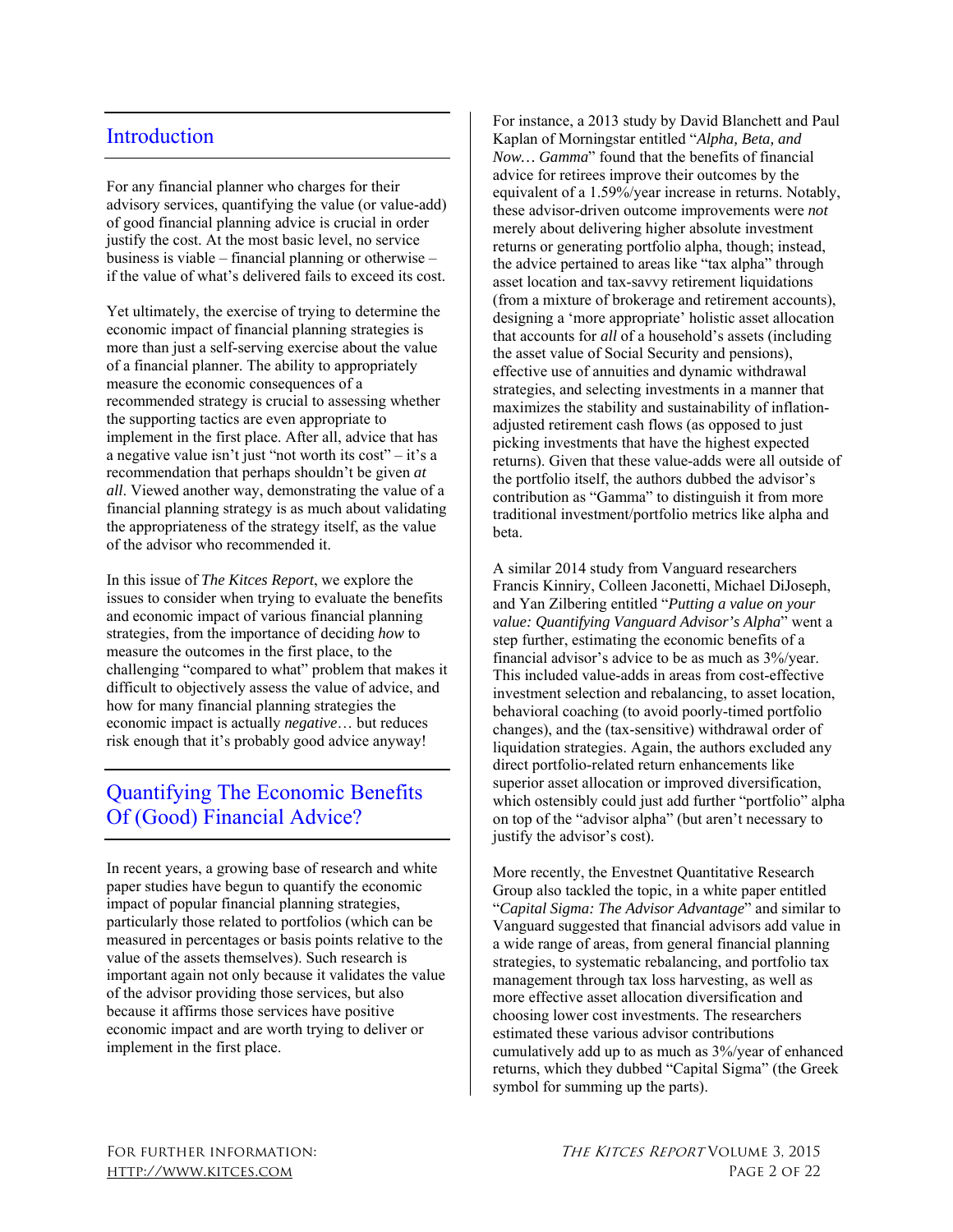The bottom line is that whether it is called Gamma, Advisor Alpha, or Capital Sigma, the research (as summarized in Figure 1) suggests significant potential value-add from a financial planner. In fact, arguably the *total* value of an advisor could be even greater than what any of the particular studies found, given that each cites and quantifies some unique value-adds that the others don't (e.g., Capital Sigma estimates the value-add of an advisor at >3%/year *without* including asset location and tax-efficient withdrawal strategies cited in the Vanguard and Morningstar studies).

However, the notable caveat to this research is that the means by which an

advisor's "value" is measured varies in significant ways from one study to the next. Vanguard assesses the prospective increases in absolute wealth (compounded over time), while Envestnet largely looks at *risk-adjusted* return improvements, and Morningstar evaluates whether the advisor's strategies improve the economic *utility* of the outcome (and equate it to what return enhancement would have been necessary to generate similar improvements in utility). More generally, the studies do not always even use the same framework to test and evaluate the advisor strategies, and how they're being compared… which as it turns out, is crucial to properly understanding which advisor strategies really do or do not add value for any particular client situation!

# The Importance Of Accurately Measuring Economic Impact

While it might seem like an issue that is only relevant after the fact to measure an outcome, the reality is that establishing a proper methodology to evaluate the impact of a financial planning strategy is actually crucial in advance. After all, if you can't determine ahead of time what the financial outcomes and economic impacts of various strategies are going to

|                                                                        | <b>MORNINGSTAR</b><br><b>GAMMA</b> | <b>VANGUARD</b><br><b>ADVISOR ALPHA</b> | <b>ENVESTNET</b><br><b>CAPITAL SIGMA</b> |
|------------------------------------------------------------------------|------------------------------------|-----------------------------------------|------------------------------------------|
| <b>Financial Planning</b><br>Advice/Dynamic<br>Withdrawal Strategies   | 70bps                              |                                         | 50bps                                    |
| Asset Class Selection/<br><b>Allocation &amp; Product</b><br>Selection | 67bps                              |                                         | 28bps                                    |
| (Lower Cost)<br><b>Investment Selection</b>                            |                                    | 45bps                                   | 82bps                                    |
| Systematic<br>Rebalancing                                              |                                    | 35bps                                   | 44bps                                    |
| <b>Tax-Efficient</b><br>Withdrawal Ordering                            | 23bps                              | Up to 70bps                             |                                          |
| <b>Asset Location</b>                                                  | 23bps                              | Up to 75 bps                            |                                          |
| <b>Behavioral Coaching</b>                                             |                                    | 150bps                                  |                                          |
| <b>Tax Loss Harvesting</b>                                             |                                    |                                         | 100bps                                   |
| <b>Total Advisor Value</b>                                             | 1.59%/year                         | >3%/year                                | >3%/year                                 |

**Figure 1. Popular Studies Estimating The** 

be, you can't determine what an effective recommendation would be in the first place!

Yet in turn, the statement "you should determine in advance what the financial outcomes are likely to be, to evaluate which strategy is best" is actually a far greater challenge than it first appears, because of the trade-offs that any financial decision entails in the real world given most people's limited resources. Saving more means spending less. Investing more aggressively can produce more upside potential but also more downside volatility. Spending more in retirement means leaving less to heirs.

In some cases, the trade-offs are so complex, and the outcomes so nuanced, that even determining *what* to measure to assess the economic consequences of a decision can be remarkably challenging.

# Determining *How* To Measure What Is "Best"

Imagine for a moment that a 65-year-old couple is trying to decide how much to spend for a 30-year retirement from their \$1,000,000 portfolio, and how that portfolio should be invested. The seemingly simple trade-off choices might include: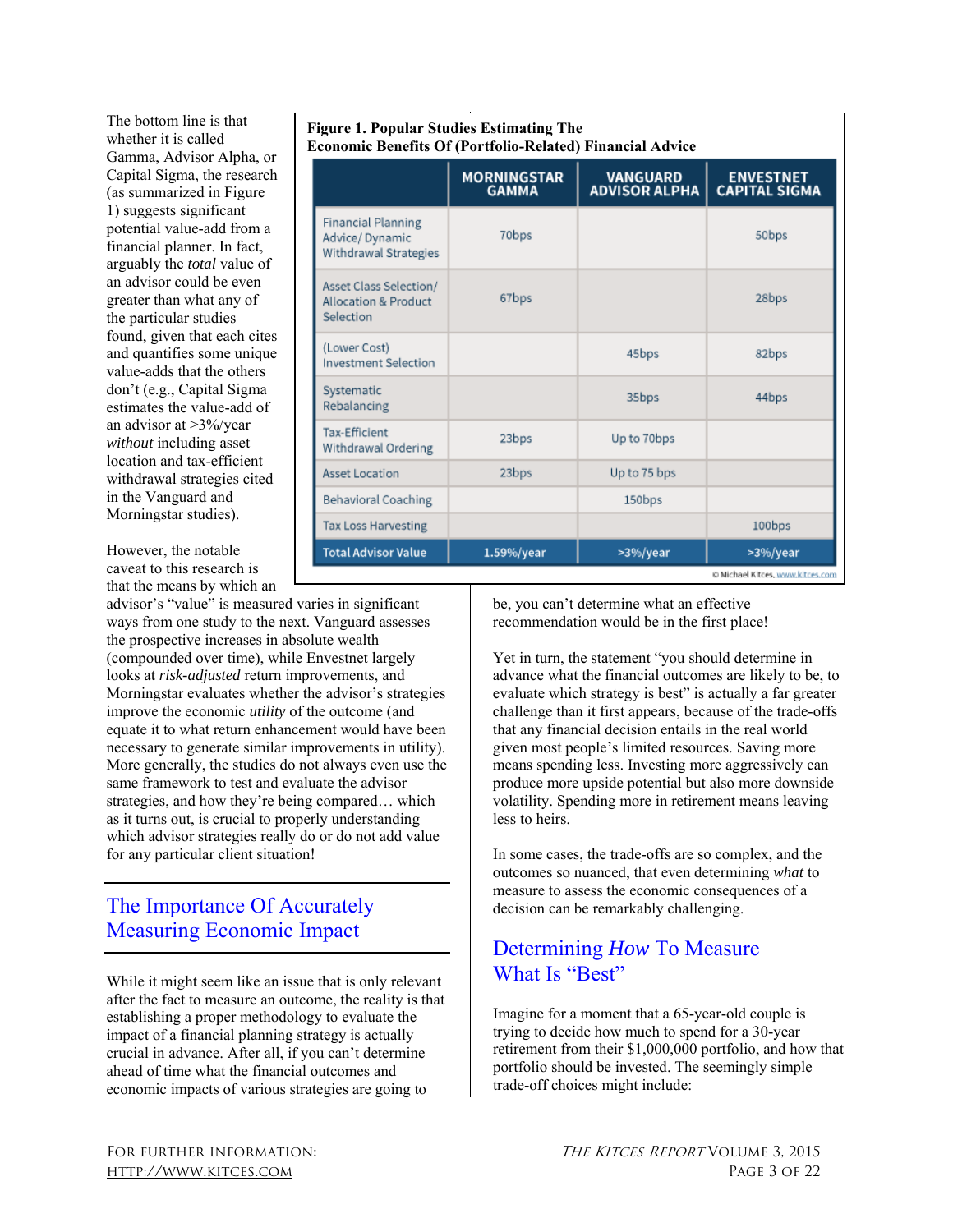A) Spend an inflation-adjusting \$30,000/year from the portfolio, by putting 90% of it into an immediate annuity and keeping the other 10% in cash reserves

B) Spend an inflation-adjusting \$45,000/year from the portfolio, and invest it 50/50 in stocks and bonds

C) Spend an inflation-adjusting \$60,000/year from the portfolio, and invest it 100% in stocks

While many advisors might intuitively lean towards one strategy or another as likely to be the "best", it turns out that accurately assessing which is really the best depends heavily on how the outcome is measured in the first place.

### *Measuring The Outcome: Projected Wealth*

The first way these three strategies might be assessed – and what appears to have been the most common methodology for the first several decades of financial planning – is to project how wealth would accumulate and compound over the 30-year retirement time horizon.

For instance, Figure 2 (below) graphs the remaining wealth in the portfolio across each of the three strategies, assuming inflation averages 3%, and that long-term 30-year investment returns are 3% for cash, 5% for (intermediate) bonds, and 10% for stocks. (The immediate annuity is assumed to have a principal refund feature if death occurs before the payments

have been recovered, which winds down over time as the payments are made.)

As the chart illustrates, on the basis of this analytical approach – which strategy accumulates the most wealth in the long run – strategy  $C$  is the best. Ironically, this is true even though in general, long-term wealth would actually be maximized by spending the *least* (and allowing the most to compound for future growth). Yet in this case, the long-term compounding return of stocks is *so* dominant, it creates the most long-term wealth, *even though* that growth is also slowed by what are also the largest ongoing withdrawals.

#### *Measuring The Outcome: Cumulative Spending*

Notwithstanding the fact that strategy C actually turned out to create the most wealth – despite taking the largest withdrawals – in practice, retirees who ultimately want to enjoy retirement should probably not measure outcomes based on final wealth alone. Otherwise, for any two strategies that have similar returns, the "better" one will always be the one with the least spending, which at the logical extreme would mean the "most successful" retirement strategy is the one where the clients never spend a dime of their retirement funds!

An alternative approach would be to look at the cumulative amount of dollars actually spent, which more accurately represents the retiree's opportunity to actually *enjoy* the retirement portfolio. In this context, the "best" strategy will not be the one that leaves the most money in the portfolio at the end, but the one that allows the most money to be consumed while the retiree



is alive.

In this case, evaluating outcomes based on cumulative spending once again supports strategy C as the "best". As shown in Figure 3 (top of next page), strategy C produces by far the largest amount of cumulative retirement income spending, in addition to the fact that it also produces the greatest wealth accumulation over time (as shown earlier), thanks again to the longterm compounding return of equities.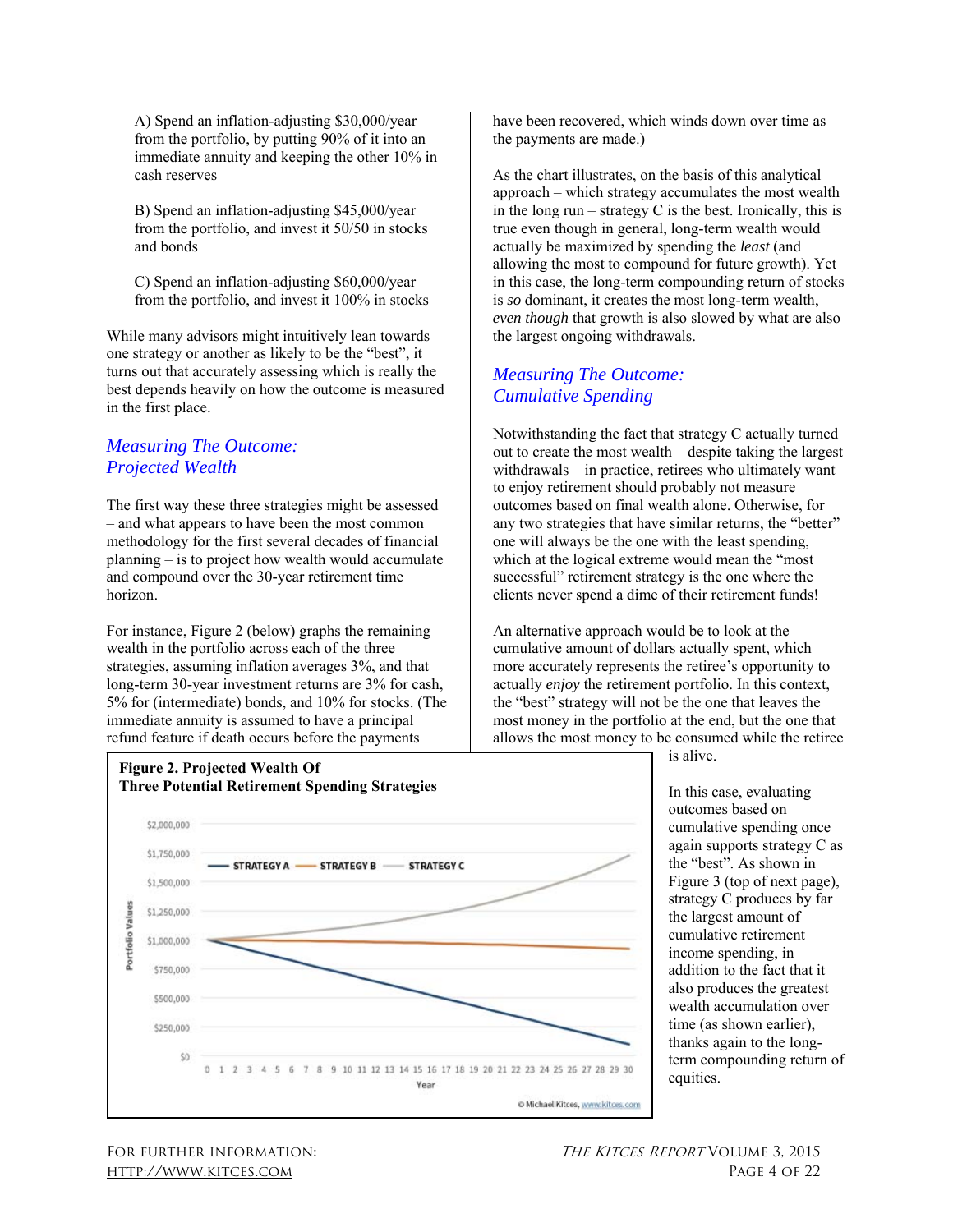Of course, the caveat to this methodology is that it doesn't just show projected wealth and cumulative spending, per se. It shows the projected levels of wealth and spending *if average returns are earned*. Moreover, it's based on having returns average out to their long-term target *with no volatility along the way*.

Yet a zero-volatility projection is not reflective of the real world. Thus, when those dynamics *are*  considered  $-$  i.e., the "best" strategy is evaluated with a different measuring stick –

suddenly the optimal approach changes.

#### *Measuring The Outcome: Probability Of Success*

Over the past 15 years, as computing power has continued to grow exponentially, it's no longer necessary to project the financial outcome of a strategy by just measuring the economic impact based on *average* returns. Instead, we can now measure economic outcomes by modeling thousands of possible scenarios, each with randomized returns (based on the probability that they will occur), and

instead quantify how often the results are "successful" (i.e., have money left at the end) or are not (i.e., run out of money before the end of the time horizon).

When using this different methodology to quantify the outcomes, though, the relative benefits of each strategy begin to look very different as well. For instance, Figure 4 (right) shows the financial outcomes of these strategies, *and* 



the range of *possible* outcomes based on a 95% confidence interval (long-term returns that are plus-orminus two standard deviations).

When measured earlier based on (median) final wealth and cumulative spending dollars, the "best" scenario was the all-stock strategy C and the worst was the immediate-annuity-based strategy A (with the latter coming in last in terms of *both* spending *and* wealth accumulation). Yet now when we observe the *range* of results, Strategy C has the best average but also includes the worst failures, while Strategy A has an extremely narrow range of outcomes that are "mostly" well below

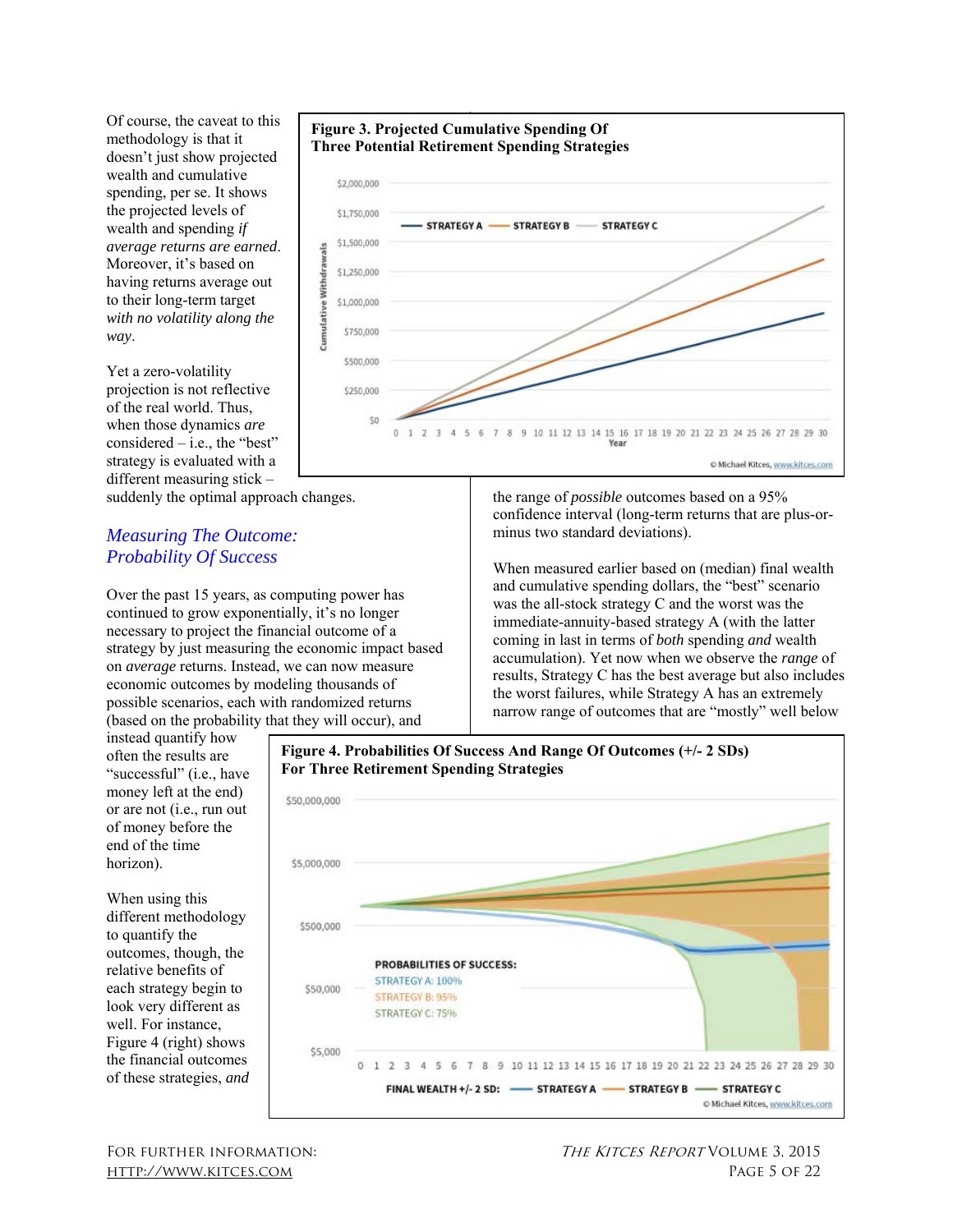the average of Strategy A… but *none* of them are failures!

In other words, based upon probabilities of success instead, annuity-based strategy A is now the "best" (with no projected failures, presuming the annuity company is secure in the first place), and strategy C is the worst (the lowest probability of success and highest frequency of depletions/failures). The entire sequence of which strategies are "best" changes completely when using a different measuring stick, as the "best" for accumulating wealth and spending on average is the all-stock portfolio but the "best" for avoiding any risk of depletion is to spend less and annuitize assets to secure that spending goal!

### *Measuring The Outcome: Magnitudes Of Failure And Adjustment*

The charts in the prior section – based on probabilities of success – showed that strategy A was "best" and superior to both strategy B and strategy C.

However, a more nuanced look reveals that the "superiority" of strategy A over strategy B was not by a large margin. For instance, if strategy B "only" spent \$40,000/year adjusting for inflation instead of \$45,000/year, the approach would have been successful with a 99+% probability of success. And to be fair, that is about the same as strategy A, which has a 100% probability of success when looking the risk of market volatility, but is really only 99% (or perhaps 99.9%) when considering the small-but-not-zero default risk of the insurance company as well).

*magnitude of* that failure wasn't actually very severe, and it wouldn't take much of an adjustment to stay on track (cutting from \$45,000/year to \$40,000/year of spending is sufficient). And even with poor returns, there is only a 5% chance the portfolio runs out of money *at all*, and those scenarios don't run out until almost 28 years into retirement. Which means realistically spending would likely only need to be adjusted later – if at all – to stay on track for those final years if returns had been especially poor along the way.

Furthermore, for a 65-year-old couple, there's a roughly 70% chance that both of them will have passed away by then anyway. Which means there's a barely 30% probability that this 5%-failure risk is even relevant (i.e., the "joint probability" of *both* running out of money in their 90s *and* still being alive in their 90s is less than 2%). And again, if there's *still* a fear that the bad returns are occurring or may occur soon, a "mere" 10% cut in spending is more than sufficient to ensure the plan stays on track, because the "failure" isn't actually a very dramatic shortfall in the first place. Notably, even if the spending cut does have to occur, strategy B *still* produces more retirement spending cash flow than strategy A!

On the other hand, strategy C still turns out to be vastly inferior under the "magnitude of failure" approach, as the "bad" outcome can be *very* bad (flat broke by the  $23<sup>rd</sup>$  year), and the size of the adjustment necessary to get/stay on track would be far more than "just" a 10% spending reduction.

In other words, when weighing the magnitudes of failure (and the small or large adjustments to stay on

Of course, if strategy B were adjusted to spend "only" \$40,000/year and have a 99% probability of success similar to strategy A, now the only difference between the two is the spending level: which is 33% higher, for life, with strategy B over strategy A, as shown in Figure 5 (right)!

Viewed another way, the key distinction here is that while the original strategy B had a 95% probability of success and a 5% probability of failure, the



#### **Figure 5. Cumulative Spending Of Adjusted Systematic Withdrawal Strategy Vs Annuity**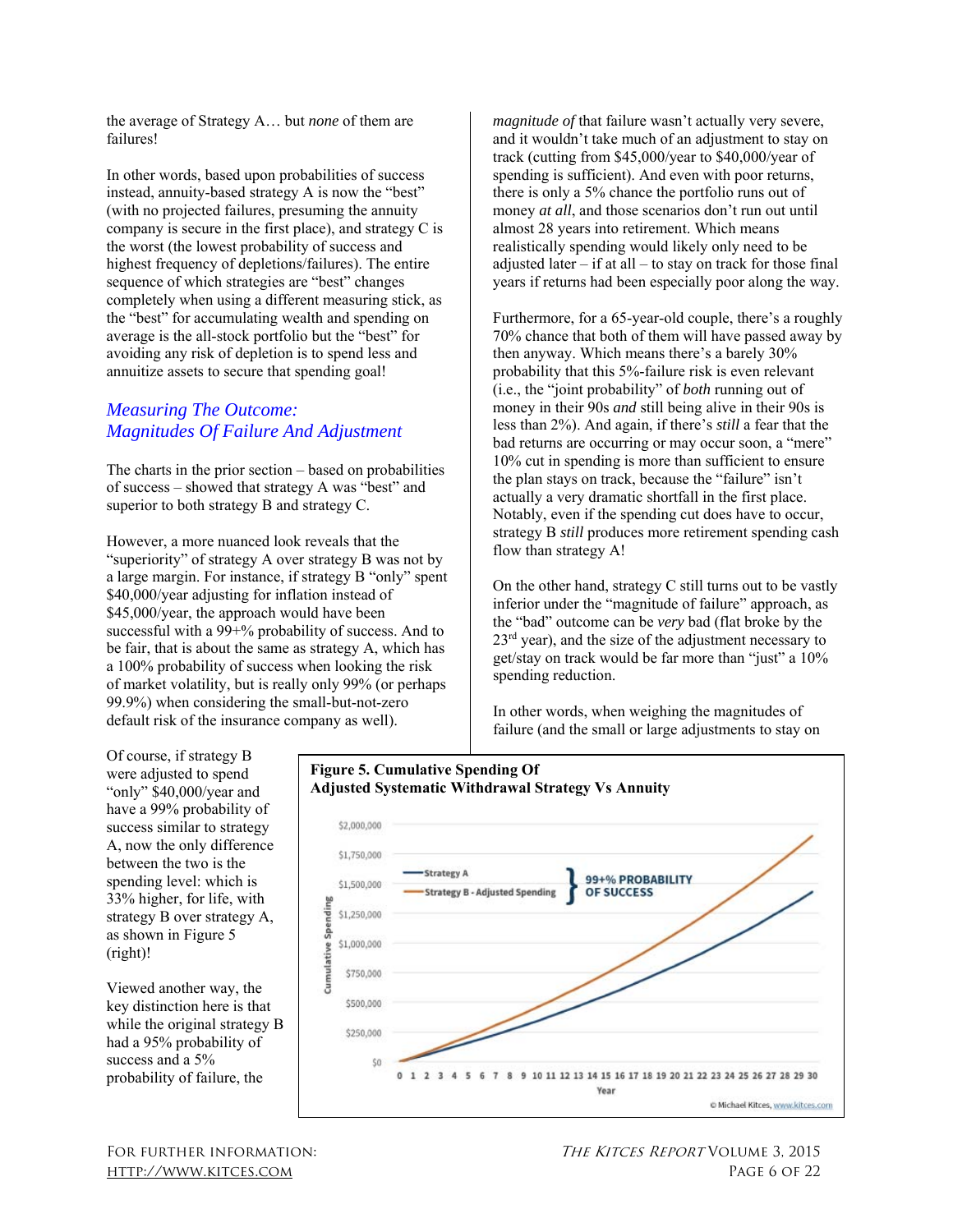track) against the higher spending levels, strategy A turns out to be inferior to strategy B, but strategy C is still worse than all of them!

### *Measuring The Outcome: Utility Functions And Risk Aversion*

Notably, the conclusions of the prior section – which determined that strategy B was superior to strategy A because the likelihood of even needing a spending adjustment was "small", and the magnitude of the adjustment required to get back on track was also "minor" – still presumes that the retirees are comfortable with those "small" and "minor" risks. In reality, not *all* retirees will be comfortable facing such trade-offs, even if the requisite spending adjustments in strategy B are likely "minor" and of remote likelihood.

Conversely, the magnitude of potential adjustments for strategy C – which could fall seven years short on a 30-year retirement goal and possibly need 20%-30% spending cuts to get back on track – were already deemed untenable, despite the materially higher initial spending amount. Yet again, in reality at least *some*  retirees might be willing to risk such trade-offs, and are willing to face the possibility of a "big" spending cut in order to enjoy a "big" spending increase up front.

In theory, these scenarios could be weighed against each other by trying to quantify how much "happiness" the retiree derives from greater spending, and weight it against the "unhappiness" of having a spending cut and how risk-averse the retiree is to the possibility such a cut would have to occur.

then compare and contrast widely-differing strategies that have a complex range of outcomes by adding up the positive and negative "utils" over time to determine which creates the most satisfying net or cumulative outcome.

Another key advantage of using a utility function is that it becomes possible to give *different* weights to positive versus negative outcomes – specifically, to assign greater negative weight to negative outcomes than positive weight to positive outcomes. In theory, this shouldn't matter, because a "rational" human being should be equanimous in the face of gains or losses. In point of fact, though, the recognition that as human beings we have greater aversion to losses (more "negative utils") than the enjoyment we gain from favorable results (relatively fewer "positive utils") is the "Prospect Theory" first discovered by Daniel Kahneman and Amos Tversky, for which Kahneman won the Nobel Prize.

If investors were indifferent to relative gains and losses, the utility function graphed in Figure 6 (below) should be a straight diagonal line that goes from the bottom left to the top right. Instead, though, it is not. To the upper right, the line begins to flatten, revealing that we have a "diminishing marginal utility" for additional wealth. In practical terms, increasing your wealth by \$1,000,000 if your prior net worth was \$0 is a big deal (from poverty to being a millionaire!); increasing your net worth by \$1M if you already had \$99M is not such a big deal (it's not as exciting for net worth to rise from \$99M to \$100M). Notably, *both* are a \$1M increase in wealth, but we weight the latter one less favorably because its value is diminished by the prior millions already accumulated. On the other hand, as the Prospect Theory

And in point of fact, this is exactly what a "utility function" is meant to measure. A concept derived from economics, the purpose of a utility function is specifically to assign a measuring unit  $-$  "utils" – to potential outcomes. More positive outcomes (e.g., higher spending levels) have higher utils. Adverse outcomes (e.g., spending cuts necessitated by the depletion or near-depletion of assets) have negative utils. On this basis, we can

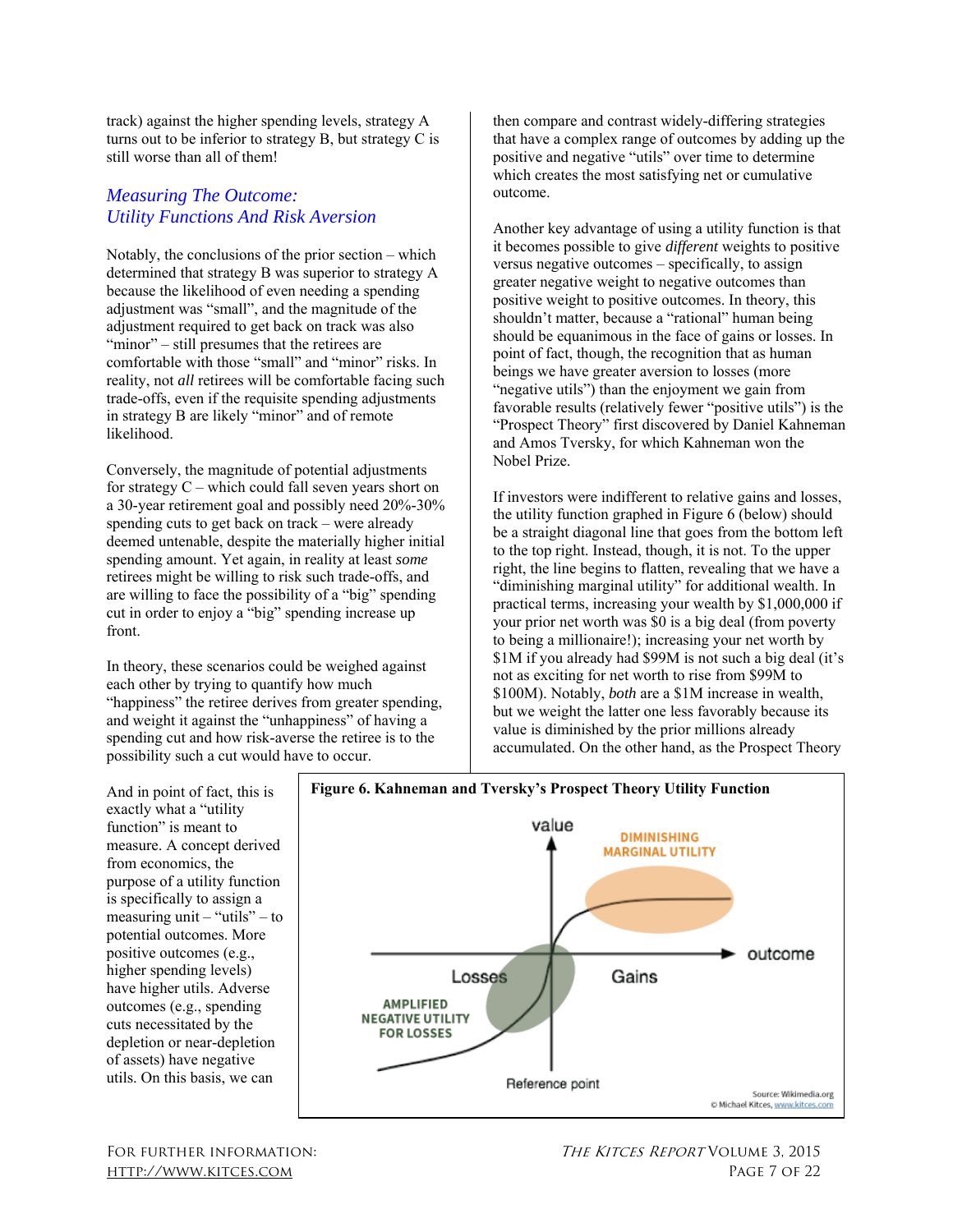graphic shows, when we *lose* money, we show a more "consistent" level of distress with both initial and extended losses (though the initial losses still appear to sting a little bit more).

Given that behaviorally, we do *not* weight gains in the same manner as offsetting losses (and vice versa), this makes it even *more* important to give each its appropriate weighting in the first place.

In the context of our three strategies, this means that

the relative order of which is "best" or "worst" will depend heavily on how the retiree weights the positive utils of having more spending and wealth, versus the negative utils of being forced to cut spending in order to avoid running out of wealth altogether.

For the *highly* risk-adverse retiree, who assigns an outsized negative weight (e.g., 5:1 or even 10:1) to spending cuts over spending gains, the "best" strategy is the all-annuity strategy A, which (if you believe in the security of the annuity company at least) has the

#### **Revealing Preferences And The Challenge Of Measuring An Individual's Utility Function**

While from the theoretical perspective, a utility function is a robust way to quantify the benefits and trade-offs of one strategy versus another, it suffers from one key challenge: there's no clear way to measure how any particular person will weigh those trade-offs in the first place.

In other words, if we're trying to compare the relative benefit of spending more money up front versus the risk of a spending cut later – so that we can calculate the utils of each and determine the optimal strategy – how do we figure out, for any particular client, the numbers of positive utils to assign to the greater spending, and the negative utils to assign to the spending cut? After all, if we can't figure out what the proper weightings are, there's no way to assess which strategy is better or worse!

Historically, economists have tried to evaluate the parameters of a person's utility function by giving them (hypothetical) choices between various trade-offs, and asking them to select which is preferable. Actual dollar amounts tied to each trade-off then make it possible to mathematically quantify and associate a number of utils with each outcome and choice. The idea is that an investor's utility function can be determined by their "revealed preferences" as they select amongst a series of trade-offs.

For example, an investor might be given a choice about whether he/she prefers a certain gain of \$3,000, or a gamble with an 80% chance of \$4,000 but a 20% chance of \$0. A highly-risk-tolerant investor would take the second choice, which on average has an expected value of  $80\%$  x  $$4,000 = $3,200$ , while the highly risk averse investor would take the "sure thing" bet of \$3,000. The gamble (or similar ones) could then be repeated, where the "sure thing" is an amount higher or lower than \$3,000, to further hone in on where the investor is willing to trade off the "sure thing" for the more uncertain scenario with upside and downside potential, to "reveal the preference" of the investor.

Notably, though, the caveat is that it may still be a challenge to convert the mathematical quantification of these somewhat abstract exercises into the even-more-complex trade-offs that investors (or retirees) would face in the real world. In addition, indirectly the rise of "behavioral economics" – including Kahneman and Tversky's original research – has shown that this approach can be problematic precisely because people's revealed preferences are not always rational nor internally consistent. For instance, if we have a choice between a gamble for upside or a sure thing, we tend to take the sure thing. When faced with the reverse (but mathematically equivalent) decision between a sure *loss* or a gamble to recover it, we suddenly prefer the gamble. As a result, measuring someone's utility function and revealed preferences becomes especially complex, because of the inconsistent and not-always-rational ways we evaluate the trade-offs in the first place (i.e., the way the trade-off is asked can shape the outcome for otherwise-mathematically-equivalent scenarios).

Nonetheless, a growing body of research has found that, at least when faced with investment decisions to the upside, we are fairly consistent in choosing the sure thing over the gamble, unless we're especially well rewarded for risking the gamble. This consistency makes it possible to select a generic utility function that does a "reasonably" good job of modeling investment trade-off decisions, and can be easily adapted for those who are more or less risk averse (who would use a similar utility function, but with a line that has a different slope or curvature, based on how risk averse the individual is). In this framework, obtaining some estimate of a person's overall risk aversion (e.g., a measure of risk tolerance) can provide some associated estimate of his/her utility function, making it possible to compare strategies based on their utility.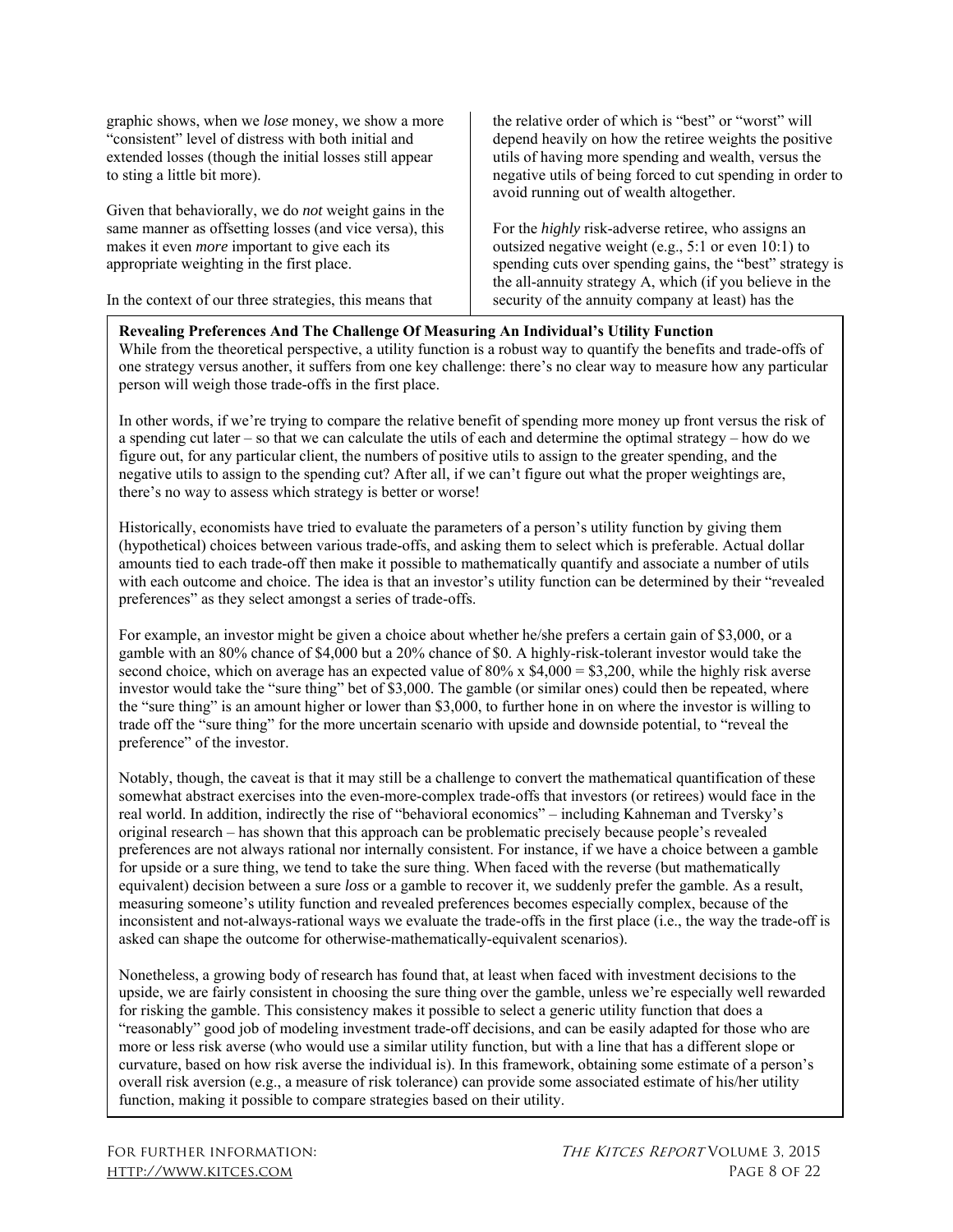smallest danger of any spending cuts, nor does it face any market volatility either (and thus no negative utils from bear markets along the way). For this retiree, anything that decreases wealth – temporarily with market volatility or permanently and necessitating spending cuts – will be inferior, and end out with a negative utility result.

On the other hand, for the retiree who is far more sanguine about potential losses (or simply feels more flexible to accommodate them with spending adjustments) and places a greater weighting on upside potential and enjoying more money today, strategy C could actually still be the optimal result. While as noted earlier, this strategy has a "whopping" 25% probability of failure (or at least, a 25% probability of necessitating a spending adjustment), and could require a 25%+ spending cut to get back on track, for the retiree with flexible spending who doesn't mind the downside risk if it means a better-than-50% chance of just getting to spend more, this may be an appealing trade-off. For this retiree, strategy A once again goes from being best to worst, and strategy C is superior.

And for the retiree in the middle – who perhaps is "rather" negative about spending cuts but is willing/able to tolerate them as long as they're "likely to be rare" and infrequent – strategy B turns out to be the "best" strategy after all, because it has the most appealing balance. For this retiree's utility function, strategy A doesn't bring enough upside happiness,

both the upside *and* the downside to objectively find the best balance between the two. And how those upside and downside outcomes are weighted will in turn depend on the retiree, and his/her preferences for managing downside risk and enjoying upside return in the first place (i.e., his/her personal utility function).

# Determining The "Best" Strategy Depends On How It's Measured

As the examples in the preceding sections have shown, determining which option is the "best" financial planning strategy can be heavily reliant on the measuring stick used to quantify the outcomes in the first place. In our choice between three strategies – annuitizing most of a portfolio for guaranteed income, taking 'moderate' distributions from a moderate growth portfolio, or taking large distributions from an aggressive portfolio – each strategy's outcomes were variously best, second, or worst, depending on how the outcome was measured. A summary of the results is shown in Figure 7 (below).

This means that careful thought about *how* a strategy will be evaluated is actually an essential aspect of the process in crafting financial planning recommendations. The issue is akin to what any scientist analyzing any problem has to consider: the research methodology used to analyze an issue can impact the conclusion about it, so it's crucial to vet not just the results but the methodology itself. Otherwise, a flawed design to a

strategy C exposes the retiree to too much downside unhappiness, and the ideal Goldilocks outcome (not too much risk, nor too little upside) is strategy B.

The ultimate point: in order to determine which strategy is "best", given both the potential for upside wealth, and downside spending cuts, and the tradeoffs entailed in pursuing greater upside at the risk of more downside, it's necessary to "score"

| <b>Figure 7. Summary Of Which Strategies Are</b><br>Best, Second, And Worst, Based On Means Of Measuring Outcomes |                      |                 |  |  |  |
|-------------------------------------------------------------------------------------------------------------------|----------------------|-----------------|--|--|--|
| <b>STRATEGY</b>                                                                                                   | <b>STRATEGY</b><br>в | <b>STRATEGY</b> |  |  |  |
| <b>WORST</b>                                                                                                      | <b>SECOND</b>        | <b>BEST</b>     |  |  |  |
| <b>WORST</b>                                                                                                      | <b>SECOND</b>        | <b>BEST</b>     |  |  |  |
| <b>BEST</b>                                                                                                       | <b>SECOND</b>        | <b>WORST</b>    |  |  |  |
| <b>SECOND</b>                                                                                                     | <b>BEST</b>          | <b>WORST</b>    |  |  |  |
| <b>BEST</b>                                                                                                       | <b>SECOND</b>        | <b>WORST</b>    |  |  |  |
| <b>SECOND</b>                                                                                                     | <b>BEST</b>          | <b>WORST</b>    |  |  |  |
| <b>WORST</b>                                                                                                      | <b>SECOND</b>        | <b>BEST</b>     |  |  |  |
|                                                                                                                   |                      |                 |  |  |  |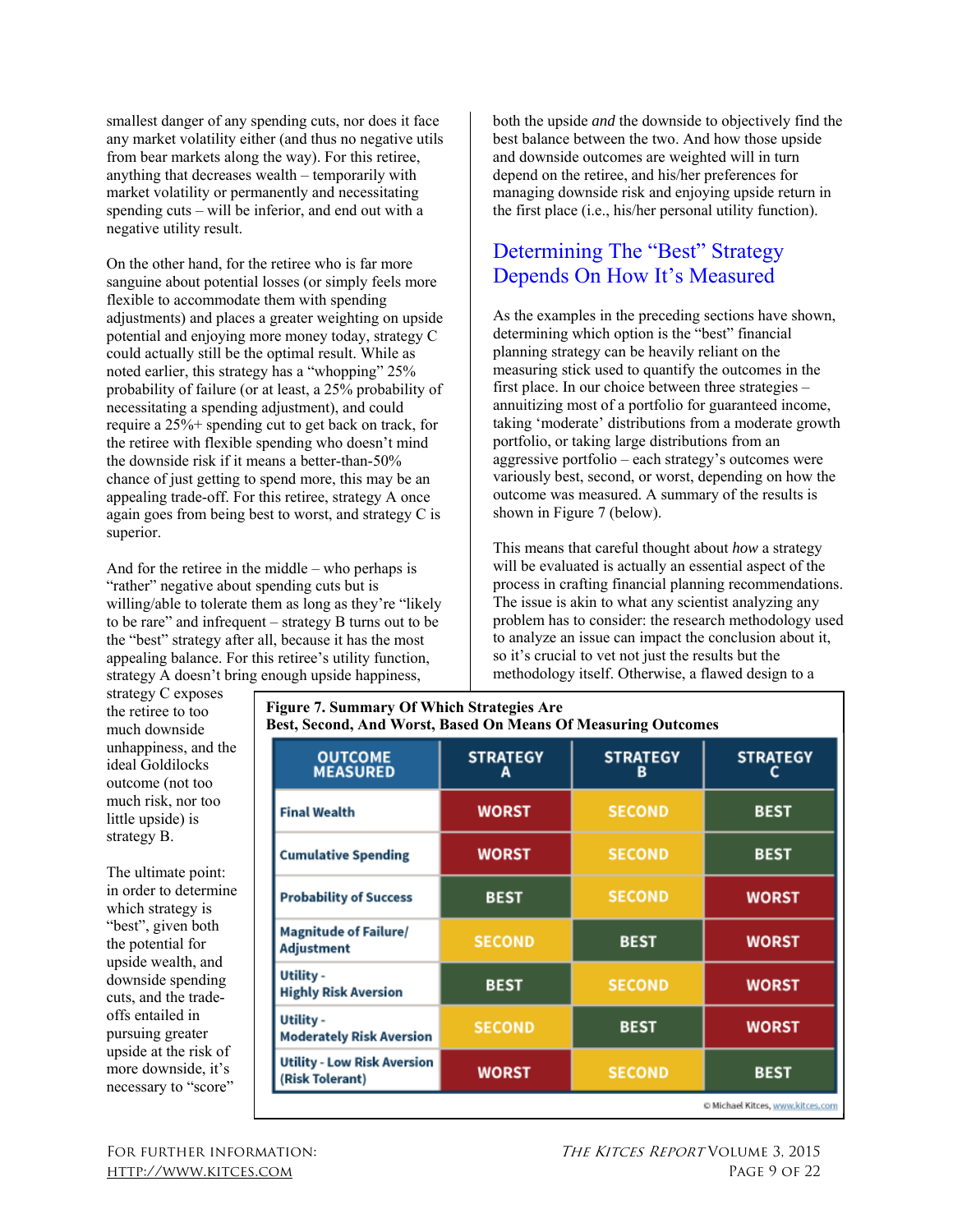research study can yield a flawed conclusion about its results.

For instance, imagine a medical study analyzing a weight-loss drug in the hopes that reducing obesity will cut down on deaths from diabetes and high blood pressure. The research focuses on whether the drug leads to weight reduction, and finds that it does, concluding it's a good drug. However, in reality side effects of the drug itself *include* diabetes and high blood pressure. As a result, the drug does "cure" obesity but actually increases the risk of the same bad health outcomes that losing weight was meant to help minimize. In this context, if you measure "impact on weight loss" the drug is a success, but when measured by "impact on overall health" it's actually a failure.

When it comes to financial planning, though, the situation is complicated by the fact most clients have multiple and complex goals and preferences. A Roth IRA may be a superior retirement savings vehicle over "just" keeping money in an annually taxable brokerage account, but if the client might leave his job to start a business in five years (and not necessarily use the funds for retirement) the "best" recommendation (Roth vs brokerage account) becomes less clear. Similarly, a more aggressive portfolio with a higher growth rate can help a client retire much earlier, but can also cause a client to be forced to retire much later if returns are especially poor, a risky trade-off that not all prospective retirees may be want to pursue. And as we saw earlier, the relative appeal of an aggressive portfolio over a guaranteed annuity for retirement income depends a lot on the retiree's desire for spending upside versus his/her tolerance for or aversion to the risk of future spending cuts instead.

Of course, this is why the process of financial planning begins with the process of establishing goals and determining client preferences in the first place. Because it's not possible to determine the "best" strategies (or decide how to measure them) until it's clear what the goal is to be pursued and measured to begin with. It's only once the goal is set that it becomes possible to optimize the strategy to achieve it.

Accordingly, then, it's almost impossible to establish financial planning strategies that are "objectively" dominant and superior in all situations. At best, some products or solutions might be better than others *for a particular goal,* or subject to particular constraints and client preferences. For instance, an emergency savings fund invested in a money market that yields 1% is clearly better than one that only yields 0.1%, and for the "core" indexing portion of a retirement account an S&P 500 index with an expense ratio of 0.1% is better than one with an expense ratio of 1%. Nevertheless, whether the high-yield money market or the low-cost index fund are "best" in the first place depends on the goals to be pursued (accumulating for retirement versus saving for an emergency fund).

Nonetheless, there are financial planning strategies and recommendations that are so common – or rather, are improvements to common goals (e.g., retirement) – that we can begin to assess the overall value of financial advice by looking at the favorable economic impact these common strategies can produce.

# The "Compared To What" Problem

An additional complication to be considered when trying to vet the quality of financial planning strategies or recommendations is that to evaluate the benefit, it is necessary to do a comparison – strategy A isn't "best" in the abstract, but only compared to some alternative.

When trying to compare whether known strategy A is superior to known strategy B, the approach is relatively straightforward. We can quantify the economic impact and outcomes of strategy A and strategy B, determine which is superior (based on whatever form of measurement we choose to make that assessment), and conclude which is best.

When it comes to abstractly measuring the value and benefit of financial advice, however, the problem is more complex. The issue is that while we can quantify the financial outcome of the recommended strategy, it's not so clear how to quantify what would have happened in the *absence* of the financial planner's recommendation. In other words, when we ask the question "did the financial planner's advice improve the outcome" we can only answer it by measuring how the advice improved the situation compared to what would have happened without the advice. Except we don't actually *know* (for certain) what would have happened without the advice or advisor! At best, we can only estimate what the "Do-It-Yourself" outcome might have been (as shown in Figure 8, top of next page).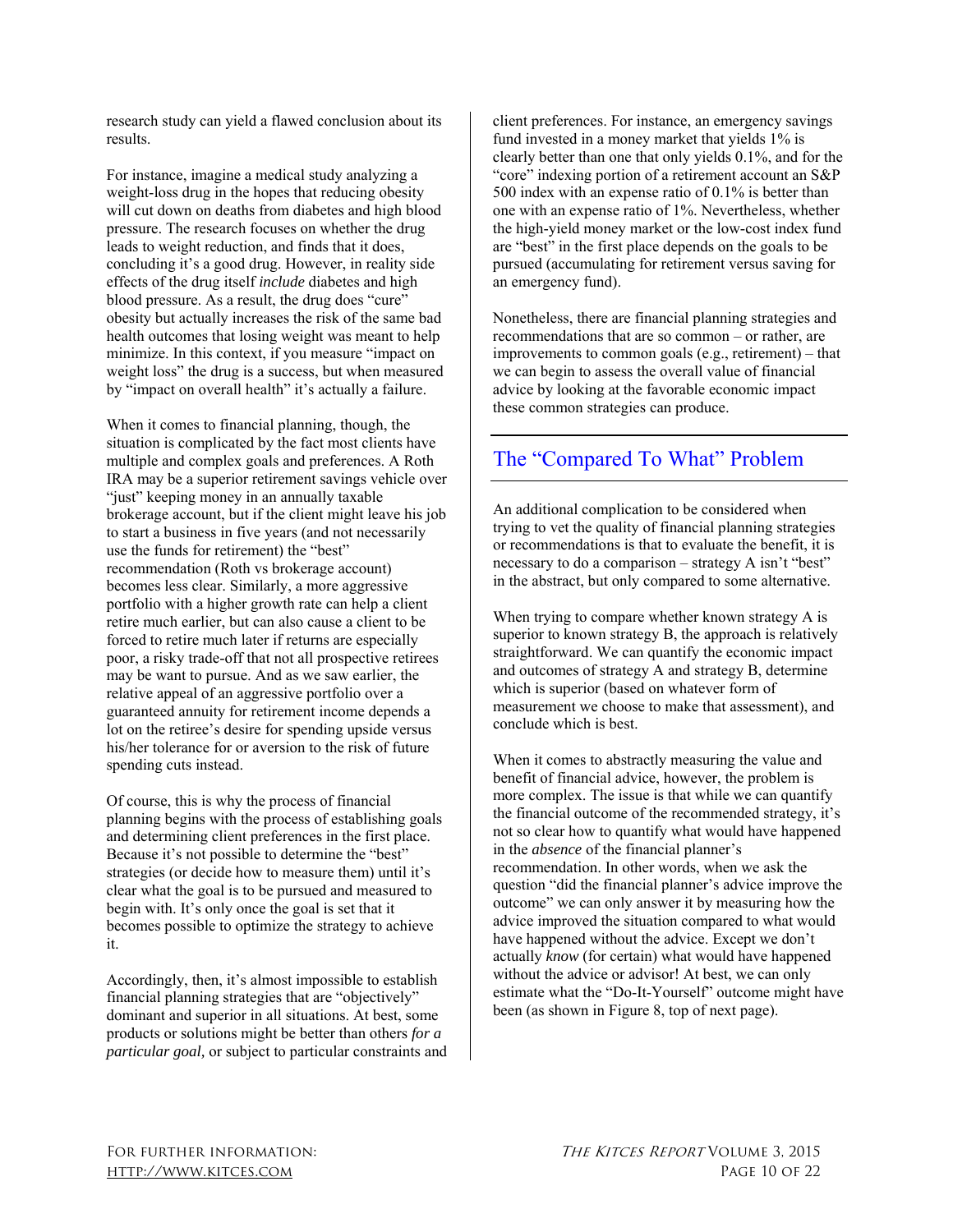

For instance, consider the classic example of "financial planners add value by helping clients to close the 'behavior gap'". The behavior gap is the purported difference between the returns that *investors*  earn with their portfolios, versus the return that the market provided. The difference between the two impliedly being the underperformance that investors bring upon themselves with "bad" investing behavior. To the extent the advisor can help the client minimize bad investment decisions and avoid underperformance, the advisor adds value – even if that "value" doesn't involve any alpha or *excess* market returns, but simply bringing the client up *to* the market return from an underperforming alternative.

The problem with assessing the advisor's value in closing the behavior gap is that we don't really know,

for any particular client, what that behavior gap would have been in the future. The future hasn't happened, future market returns haven't occurred, and future client behavior (or market-timing misbehavior) hasn't actually manifested yet. Perhaps *this* client is actually already very good at staying the course and not selling out the portfolio during times of market volatility. Maybe *this* client won't even *have* a bear market occur before it's time to retire anyway. Alternatively, perhaps *this* client has already designed a well-diversified portfolio, such that a severe market

portfolio anyway. Even worse, what if *this* client is *not* well diversified and holds a concentrated portfolio of company stock, but this stock really *is* the next Apple or Microsoft or Google or Facebook, and diversifying out of it will turn out, after the fact, to have dramatically *reduced* longterm wealth!?

decline won't be as harmful to the

The fundamental issue is that when we try to assess the economic value of financial advice (or having a financial planner), we are stuck comparing the world that is to the world that "might have been", without any

way to know what might be in advance, nor even to know what might have been after the fact, either. Maybe the client who was prone to selling out in bear markets in the past had learned his lesson and would have been able to stay the course next time on his own anyway. On the other hand, maybe the client who kept the concentrated portfolio of company stock that was "the next big one" wouldn't have actually managed to hold onto it for the long run anyway, and instead would have taken gains too early. When comparing the history that actually occurred to the one that might have been (but wasn't), we just don't know. Which means, as shown in Figure 9 (below), the actual "Do-It-Yourself" outcome could have been quite close to what the advisor would have recommended anyway, or very far off, and there's little way to tell (and therefore to understand how the advisor impacted the outcome).



**Figure 9. Measuring Advisor Value-Add**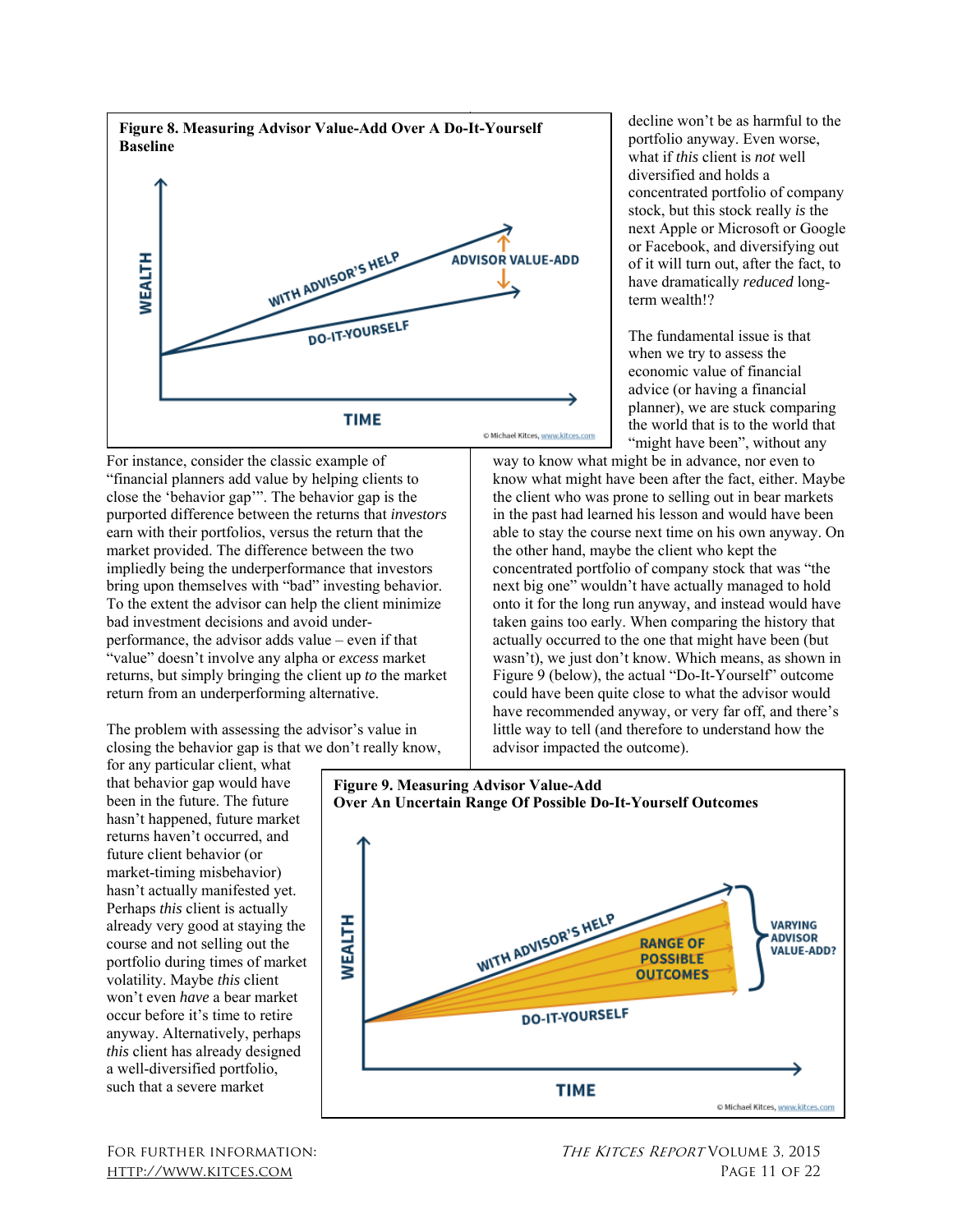And of course, for a study whose goal is to "show value", there's a significant danger that the researchers deliberately pick a baseline scenario designed to show the best possible results and the most advisor value – even if it's debatable whether that's reflective of a real-world prospective client!

# Evaluating Studies That Evaluate The Benefits Of Financial Advice

## Comparing To Counterfactuals

As discussed earlier, in recent years there have been a number of studies aiming to measure the (economic) benefits of working with a financial advisor. Yet all of them suffer, to varying degrees, from the "compared to what" problem discussed here – where it's difficult to measure the economic impact of financial advice because there's no clarity about what, exactly, to compare to. This doesn't necessarily mean their conclusions are "wrong", just that it's difficult to validate whether the purported benefits would hold for any client in particular.

For instance, in the Vanguard Advisor's Alpha research, the authors attempted to quantify how many additional basis points a financial advisor can add to portfolio returns by better controlling investment costs. The starting point was to determine a baseline against which results would be measured; for the Vanguard paper, the decision was to use broad market metrics in the aggregate. Thus, for instance, Vanguard observed that for a 60/40 portfolio of stocks and bonds, the "average" investor pays an expense ratio of about 0.55% (based on the asset-weighted average expense ratio of the entire mutual fund and ETF industry) but by using the "lowest of the low" cost ETFs available, the investor could establish the same portfolio with an expense ratio of only 0.14%. Thus, through the advisor's assistance in selecting low(er) cost funds, the advisor is bringing about 0.55% -  $0.14\% = 41$  bps of value to the table. (This analysis was *before* counting the advisor's own fee.)

research assumed that the average investor would be holding an actively managed mutual fund, while the advisor would recommend a low-cost ETF, and found an average expense ratio savings from the advisor of 82bps! Yet the advisor in the Envestnet study producing 82bps of value is recommending the same low-cost ETFs as the advisor in the Vanguard study producing only 41bps of value. The difference was the baseline investment they *assumed* the client *would have* held in the absence of the advisor.

Furthermore, the reality is that some prospective clients may already be holding low-cost ETFs to varying degrees, for which this savings/advisor-benefit becomes moot altogether. On the other hand, some investors might be holding funds that are far more expensive, where the advisor could save the client enough to cover his/her *entire* fee on that basis alone. Ultimately, though, the problem remains that measuring the difference between an average cost and the lowest cost (or the average active mutual fund to the average passive ETF) may work on average – by definition – but not necessarily for any particular client. (And notably, as more investors buy low-cost ETFs and the dollarweighted average expense ratio declines, the presumed advisor benefit from this strategy would also decline!)

In another example of this "compared to what" problem in the research on advisor value, the Vanguard paper also tries to evaluate the potential benefit of an advisor closing the "behavior gap". To measure the impact of the behavior gap in the first place, the Vanguard study evaluated the performance of 58,168 self-directed IRA investors from 2008-2012, and compared it to the performance of a target-date fund over the same time period. The presumption is that the steady investment implementation and regular rebalancing of the targetdate fund represents what the advisor "might have done" over that time period, as compared to what the IRA investors *actually* did. As the Vanguard results show, overall the "average" investor trailed the target date fund by 19bps (much of which may have simply been the difference in expense ratios between the investors' other investments and the low-cost target date fund), but investors who made an exchange from one fund to another during the time period (and thus are presumed to have been engaged in some active

The caveat to this outcome, though, is that the "value creation" of the advisor is based on the 0.55% expense ratio of a hypothetical portfolio that the client may or may not actually be holding! In fact, the Envestnet Capital Sigma

**The Kitces Report © 2008-2016 www.kitces.com Written and edited by Michael E. Kitces No part of this publication may be reproduced, stored in a retrieval system, or transmitted in any form by any means without prior written permission.** 

investment decisions) underperformed by an average of 150 bps. Thus, the conclusion is that for investors prone to the "behavior gap", they could have gained another 150 bps of annual performance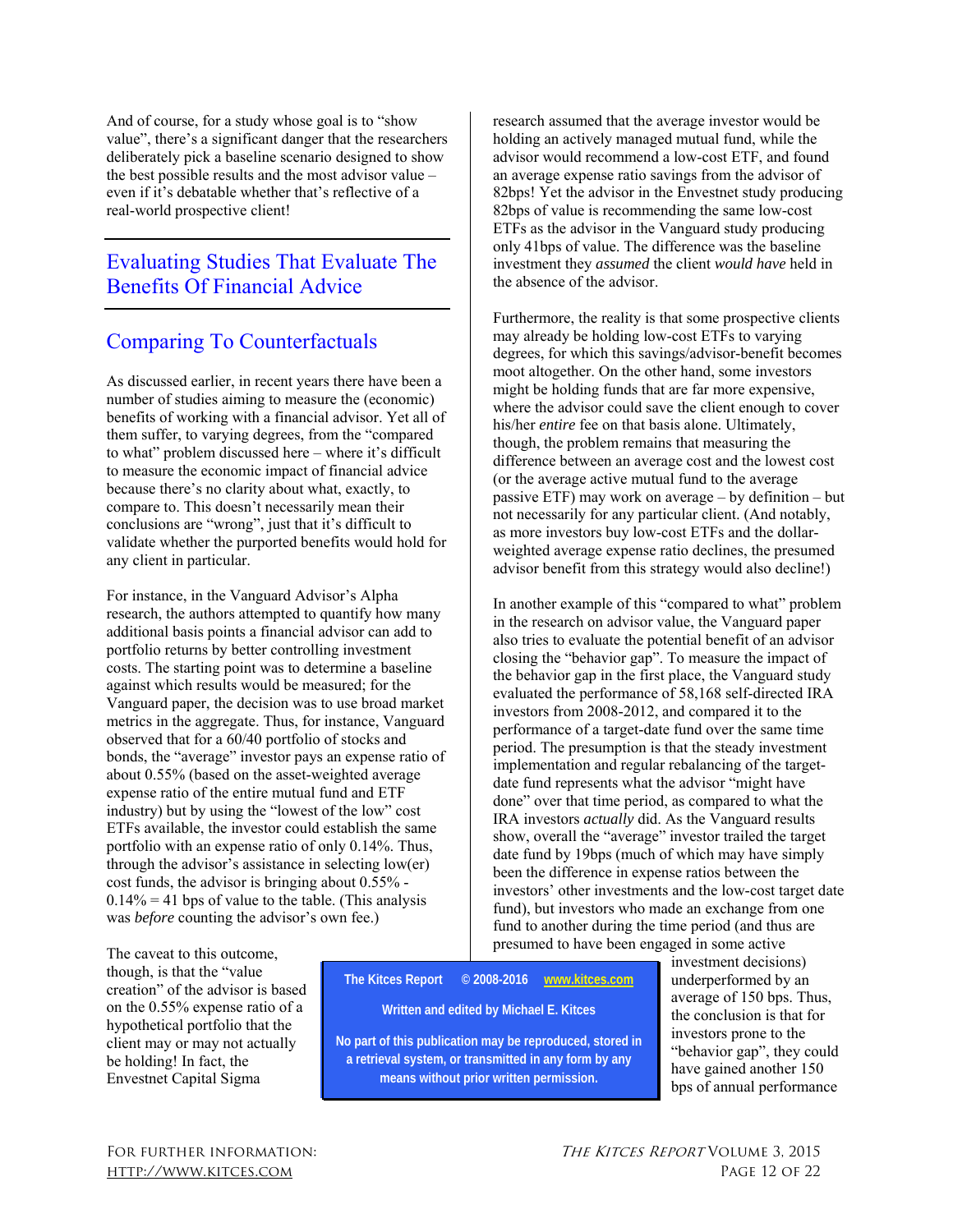with the help of an advisor to stay the course and not make those generally-poorly-timed exchanges.

In this scenario, the "actual" is what Vanguard investors really *did* hold, and the theoretical is what the advisor "might have" held (if the advisor mimicked the allocation of a target-date fund) – supported by the *assumption* that any client who would have made a "bad" investment timing decision on their own will be successfully persuaded by the advisor not to (which may or may not turn out to be the case). In addition, while the Vanguard study notes that the average investor *who made investment exchanges* mistimed them for an average underperformance of 150bps, many investors did *not*  make such changes. In fact, the Vanguard results suggest that only a minority of the accounts they analyzed had made such switches. Thus, the "average investor" actually underperformed by far *less* than 150bps (because most simply held their investments throughout), and investors who *were* able to hold their investments would not have experienced any "advisor value add" at all. Or viewed another way, the value of the advisor "closing the behavior gap" of bad market timing looks a lot better when the analysis is constrained to only those who engaged in market timing in the first place, but that means it's a value the advisor at best can only provide to that particular subset of clients.

# Evaluating The Benefit Of Risk Management and Risk-Adjusted Benefits

Another important caveat to the studies about the value that advisors can potentially add is that not all of the potential benefits of an advisor are about enhanced returns and increased wealth. In fact, some of the greatest value that an advisor provides may actually be likely to *reduce* future wealth, albeit for the "benefit" of reducing risk even more.

For instance, as discussed in the Volume 2, 2015 issue of *The Kitces Report*, the reality is that rebalancing – particularly between stocks and bonds – is generally a return-*reducing* strategy. After all, without any rebalancing, the fact that the long-term return of stocks is higher than the long-term return on bonds means an investor's total allocation to stocks will naturally creep higher over time (simply due to the stocks compounding the bonds). And given an expectation that stocks have higher returns, that's actually a *good* thing for long-term wealth, as it leads to accumulating more stocks with better returns!

Systematically rebalancing from the higher-returning stocks back into the lower-returning bonds will simply reduce long-term returns for the overall portfolio!

However, rebalancing is still appealing, because the process may reduce long-term returns by a little, but it can reduce long-term *risk* by a lot. Thus, for instance, the Vanguard Advisor Alpha study found that from 1960 to 2013, systematically rebalancing a 60/40 stock/bond portfolio *reduces* the average annual growth rate of the portfolio by about 0.24% (from 9.36% to 9.12%)... but at the same time, the *risk* of the portfolio (as measured by standard deviation) is reduced by a whopping  $20\%$  (from 14.15% to 11.41%). Which means on a risk-adjusted basis, this is an extremely appealing trade-off, with a very small reduction in return producing a much larger reduction in risk. In fact, Vanguard finds that the investor willing to tolerate the volatility of a 60/40 *unrebalanced* portfolio could also own an 80/20 *rebalanced* portfolio and come out with the same level of risk. Except the 80/20 portfolio has a *higher* return (by about 35bps). Which means, in essence, that annual rebalancing may reduce absolute returns by 0.24%/year, but it *increases risk-adjusted returns* by 0.35%/year. Similarly (albeit with a slightly different methodology), the Envestnet study finds that annual rebalancing increases *risk-adjusted* (but not absolute) returns by about 0.44%/year of alpha over just rebalancing every three years.

Of course, enhancements to risk-adjusted returns aren't just a benefit of systematic rebalancing. It's also a benefit of diversification itself – which, again, generally isn't about enhancing *absolute* returns but risk-adjusted returns. After all, for the investor who *really* just wants to maximize returns, the "optimal" portfolio is rather straightforward: just put 100% into the investment with the highest expected return, and hold on for the likelyto-be-very-bumpy ride.

The caveat, of course, is that in practice not all investors have the tolerance to hold on for such a ride, and for those in retirement a too-volatile ride can expose the portfolio to sequence-of-return risk (where ongoing withdrawals deplete the portfolio so much during a period of bad returns that even if better returns show up later and average out in the long run, the unfavorable sequence causes the retiree to run out of money). Accordingly, it can be appealing to hold a more diversified portfolio, even if it gives up some long-term return (by owning other lower-returning investments) if it makes the overall portfolio less volatile. An added benefit of diversification, as illustrated with Markowitz's Modern Portfolio Theory, is that in situations where the lower-returning investments have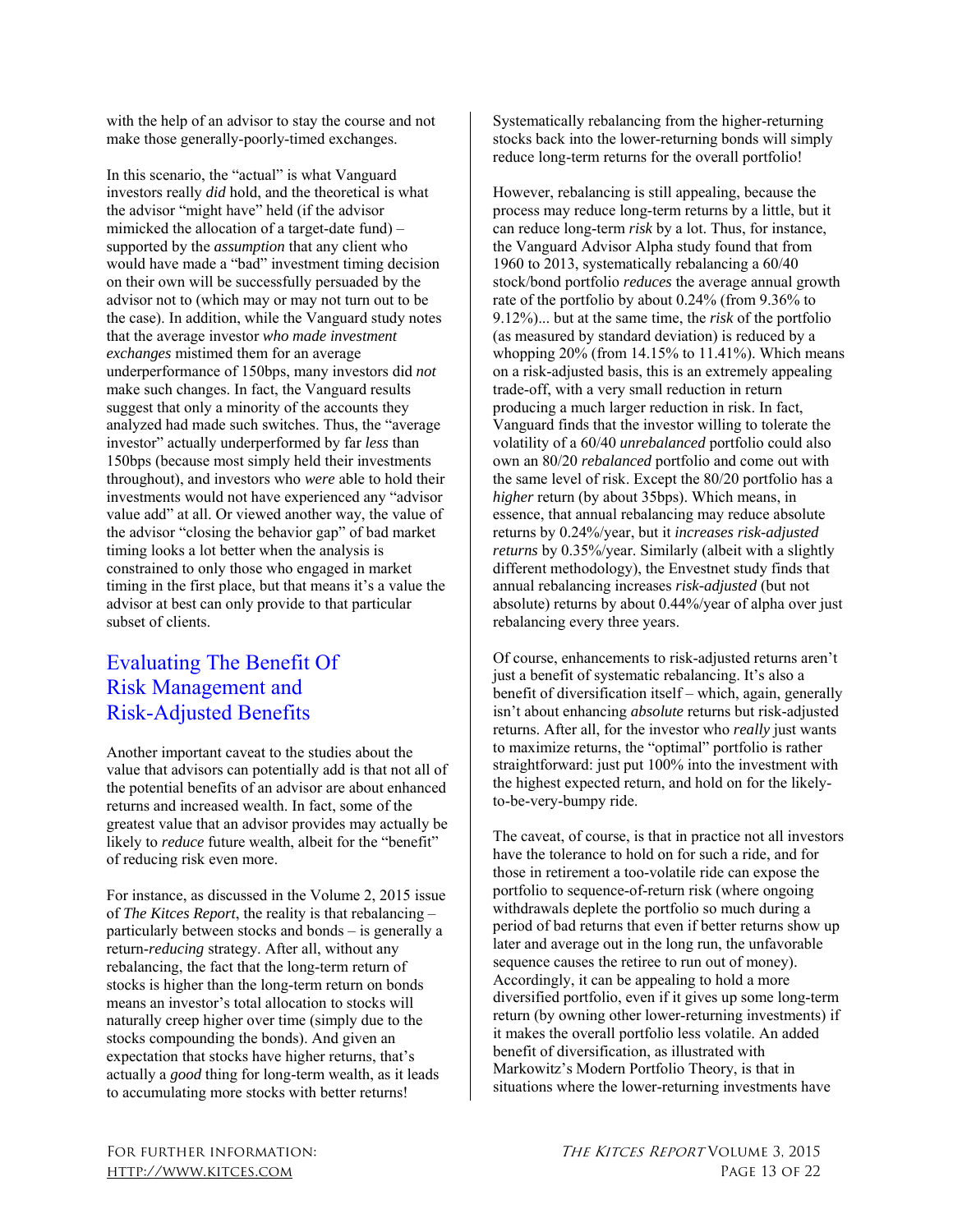low (or negative) correlations, the reduction in risk may be far more than the reduction in return – which means *risk-adjusted* returns for the portfolio are enhanced by adding an allocation to those events (even as the portfolio's absolute level of expected returns declines).

Even in this scenario, though, the problem remains that determining the risk-adjusted return enhancements of a "more diversified" portfolio requires an assessment of what (less diversified) portfolio the investor would have owned, and what (more diversified) portfolio the advisor recommends instead. For instance, Envestnet estimates that the value of an advisor's asset allocation and diversification guidance is 28bps of risk-adjusted return, based on the assumption that the "naïve" investor simply owns a 56/44 stock/bond portfolio (based on the world market cap of stocks and bonds), with the equities allocated into the Russell 3000 index and the fixed income invested into the Barclays U.S. Aggregate Bond index. By contrast, the advisor is assumed to invest into a more diversified portfolio (along the same 56/44 stock/bond split), including sub-equity asset classes like REITs and international stocks (both developed and emerging), and sub-bond asset classes like high-yield, TIPS, emerging market fixed income, and bank loans. The end result over the past 18 years – that extra 28bps of alpha. Assuming, of course, that the investor really would have held nothing but 56% in the Russell 3000 and 44% in the Barclays Agg. It also assumes that the advisor really would have used all of those other asset classes. And that the additional asset classes that received allocations in the Envestnet study generate as much alpha in the future as they did for the past few decades!

Alternatively, the Morningstar Gamma study took an entirely different approach to evaluating the benefit of an advisor's diversification and investment allocation strategies. In the Morningstar study, the "measuring stick" for success was not about higher returns, nor risk-adjusted returns, but improvements in *utility*  using a utility function as discussed earlier. In particular, the Morningstar study measures based on a utility function where losses and spending cuts to the downside are weighted more (in a negative manner) than gains to the upside are (in a positive manner). Furthermore, the Morningstar study's utility function assumes that gains experience diminishing marginal utility over time. Based on this framework, the researchers then look at the strategies that produced higher utility (e.g., from better matching asset allocation to future spending needs), and calculated

how much greater returns *would have had to be to produce a similar increase in utility*. In other words, technically Morningstar didn't show that advisors add return (or risk-adjusted return); the research showed that advisors improve utility by an amount *equivalent to* the additional utility you *could* get from higher returns.

Of course, even with a utility measure, a comparison is still necessary – utility can't be improved with the advisor's strategies until we make an assumption about the utility the investor would have achieved with his/her own approach in the absence of the advisor. In this case, the Morningstar authors assume the retiree would have owned what an "average" retiree owns (based on the average equity exposure for investors aged 65 to 95 with at least \$10,000 in financial assets in the 2010 Survey of Consumer Finances), which means the retiree is assumed to have "only" a 20% allocation to equities, with the other 80% in fixed income. The study further assumes this "naïve" investor would have had the equity allocation 100% in U.S. Large-Cap stocks, with the fixed income split 80% to US bonds and 20% to cash. By contrast, the advisor's asset allocation is assumed to have 45% in equities (with an allocation that includes Large Cap, Small Cap, International Developed, and Emerging Markets) and 55% in fixed income (includes cash, US bonds, TIPS, and some international bonds).

On this basis, the Morningstar study finds that this "more diversified" portfolio improves gamma by the equivalent of a 0.57% better return. Yet the result really only holds if we assume that the retiree was really going to invest in a US-only portfolio with "just" 20% in equities in the first place!

# The Tax Alpha Of Advisor Tax Strategies

Another commonly cited area of value-add for advisors is the opportunity to engage in proactive tax strategies that generate tax savings, particularly in a portfolio (where the larger the portfolio, the larger the potential for tax benefits).

For advisors managing portfolios, "tax alpha" generally comes in two primary forms: asset location (optimizing in which types of accounts the various investments will be held, such as putting annually taxable ordinary income investments inside of tax-deferred accounts); and tax-loss harvesting (capturing portfolio losses to offset taxable gains generated by other investments or triggered via rebalancing to minimize current tax obligations).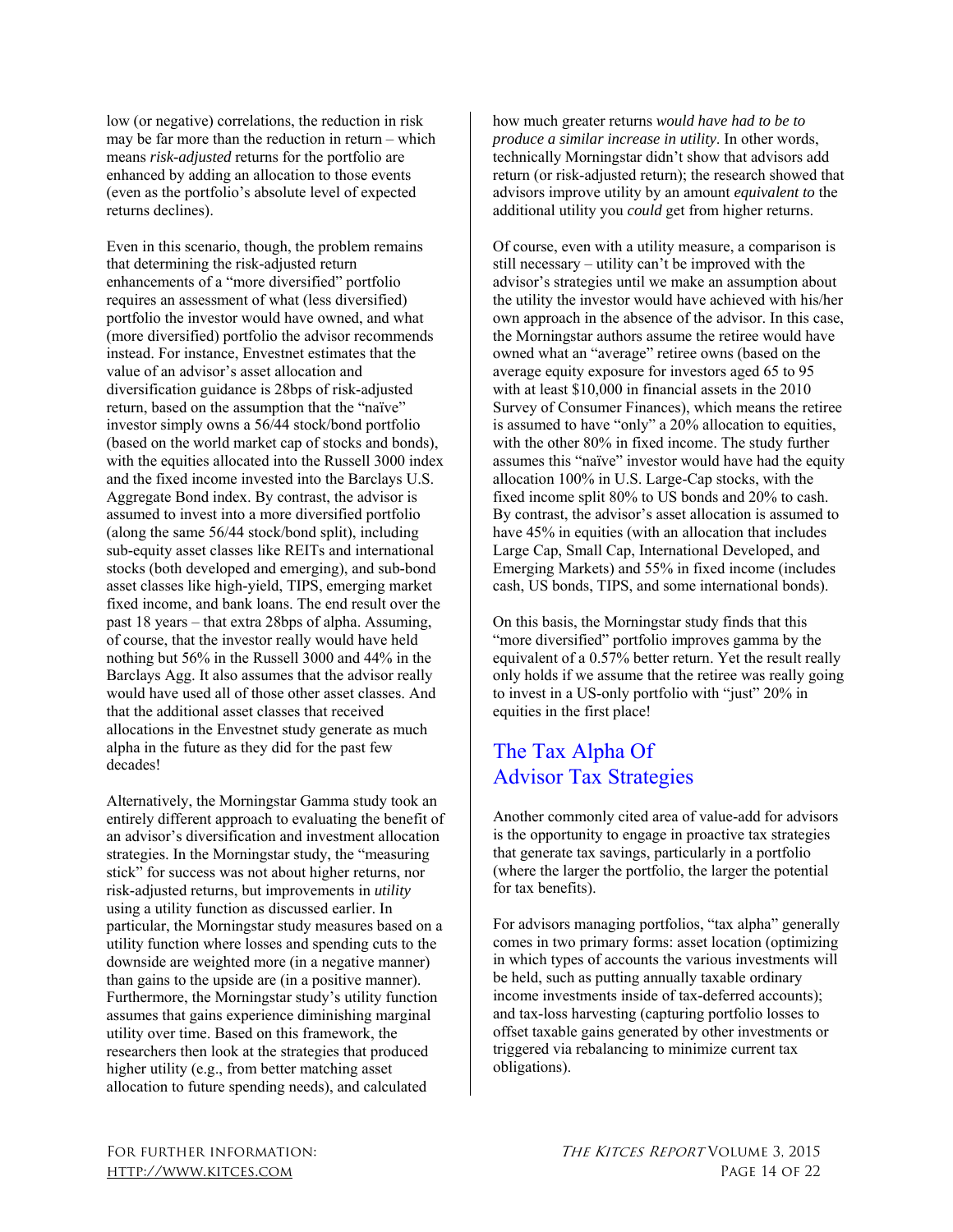The significance of tax alpha is not only that it presents an opportunity for the advisor to add value, but that unlike traditional *investment* alpha – which ultimately is a zero-sum game – leveraging "tax alpha" is simply about implementing portfolios in a manner that takes advantage of and maximizes the available tax rules. Which means it's a "pure" valueadd that could be done for *every* investor (and is not zero-sum).

#### *Asset Location*

As noted earlier, investors who hold a diversified portfolio of stocks and bonds (and sub-asset classes within those categories, and alternative investments) often have a choice about *where* to hold – or "locate" – those assets amongst taxable brokerage accounts, tax-deferred retirement accounts (e.g., IRA and 401(k) accounts), and tax-free Roth style accounts. Additionally, a growing base of research suggests that effective asset location – for instance, maximizing the tax-free Roth with the highest-returning investments overall, or sheltering annually-taxable-as-ordinaryincome investments inside of tax-deferred accountscan generate more long-term wealth over a less effective strategy.

For instance, the Morningstar paper suggests that asset location (combined with tax-efficient withdrawals) can provide a 3.2% enhancement in utility, equivalent to about a 0.23% enhancement in long-term wealth accumulation. The Vanguard research suggests that asset location benefits are about 0.30% with an 'optimal' allocation of indexed equities in taxable accounts versus bonds in a tax-deferred account (versus having investment locations reversed), or as much as 0.75%/year compared to the "worst possible" investor who puts active high-turnover equity strategies in the taxable account (which triggers the most severe adverse tax drag). These results are also generally consistent with research by Daryanani and Cordaro, who in 2005 wrote "*Asset Location: A Generic Framework for Maximizing After-Tax Wealth*" and estimated asset location benefits up to 20bps.

Notably, though, as the Vanguard results highlight, the "value" of asset location is still prone to the "compared to what" problem, where asset location benefits are on the order of 20bps – 30bps versus a "naïve" neutral strategy, but much higher if compared to a "deliberately inferior" (or maximally *inefficient*) portfolio.

Of course, the value of asset location is also limited by the fact that it is only a benefit for investors who *have*  multiple types of accounts across which allocations can be made in the first place; for the investor who already has most/all assets concentrated in one type of account or another (e.g., all brokerage accounts, or all IRAs), there is no benefit to asset location, because all investments will end out in the same type of account no matter what (since that's where the only available dollars are!).

## *Tax Loss Harvesting*

Tax loss harvesting is the strategy of selling an investment that has experienced a loss in order to capture a loss for tax purposes (to be offset against capital gains to generate tax savings), without permanently changing the underlying investment/portfolio. (Obviously investors can sell an investment at a loss, change to a new investment, and enjoy the tax benefits of claiming the loss, but that's simply the consequence of any normal sale of an investment with a loss. The point of tax loss *harvesting*  is to "just" harvest the loss, without necessarily changing investments any more than is necessary to claim the loss itself.)

The caveat to tax loss harvesting is that, to limit potential abuses, Congress actually *requires* at least a *temporary* change in investments to claim the loss. Under the so-called "wash sale" rules, a tax loss can only be claimed if the investor does *not* replace the investment with a "substantially identical" investment within 30 days before or after the sale. In essence, this forces the investor to take at least 30 days of "risk" holding another investment – during which the new investment may potentially under-perform the original – in order to claim the loss.

In addition, it's important to recognize that with tax loss harvesting, there is a secondary effect to selling an investment (to claim the tax loss) and buying it back again – the investor's cost basis is stepped *down* from the original basis (eligible for the loss) to the current value of the investment (the price at which it was bought back again). Thus, in practice a harvested loss triggers a future gain for an equivalent offsetting amount, which means tax loss harvesting is really just the value of tax *deferral* from the time the loss is originally claimed until the "recovery" loss is triggered in the future.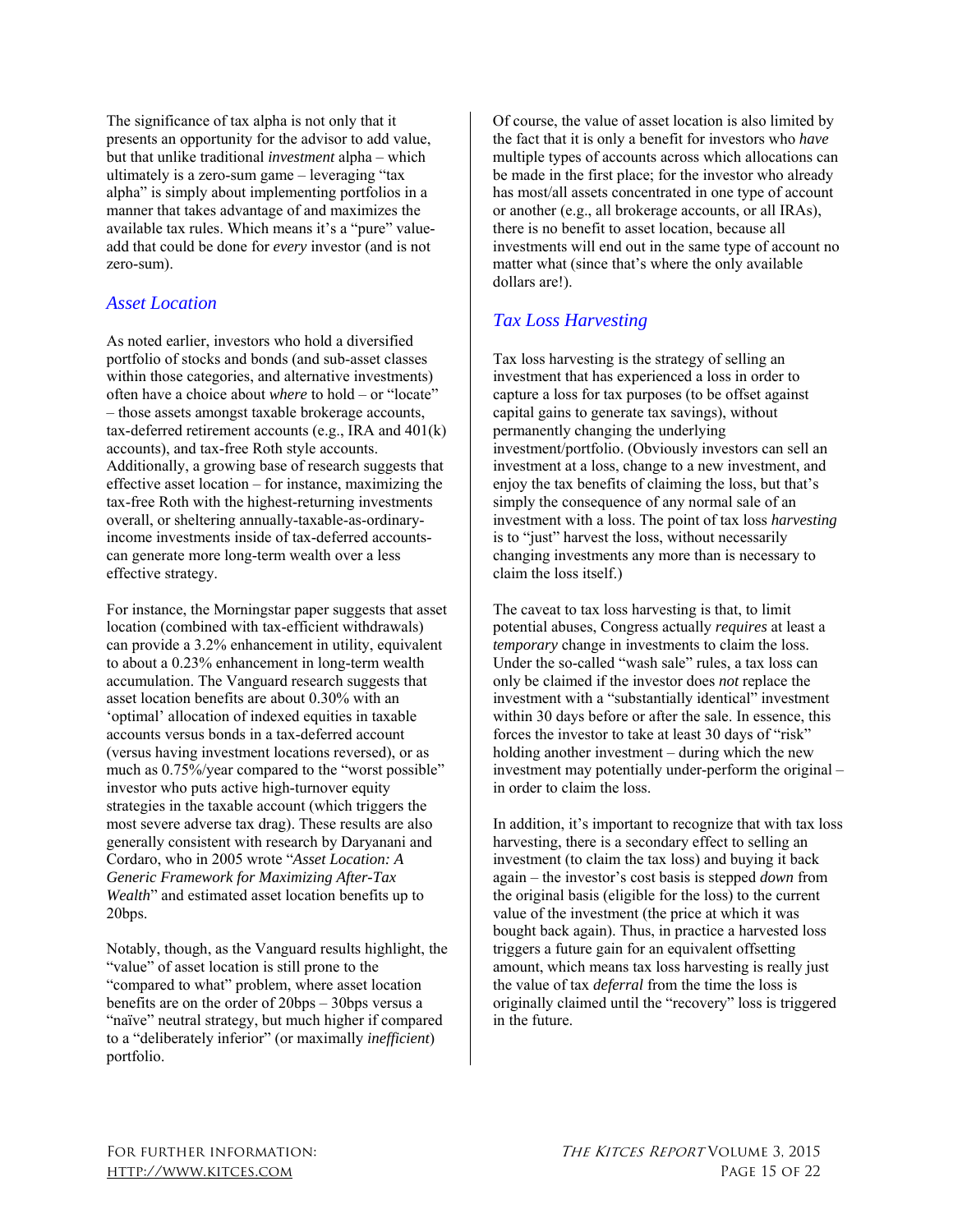For instance, imagine an investor who bought a stock for \$20,000, and its value has now declined to \$14,000. The investor can harvest the loss and claim the \$6,000 tax loss, but doing so means the investment (after harvesting the loss) will have a cost basis of only \$14,000. If in the future the investment appreciates and recovers back to its original \$20,000 value, the investor will face a future *gain* of \$6,000. The end result is that for an investment that started at \$20,000 and ended at \$20,000, the investor had a \$6,000 loss and a \$6,000 gain. Which is exactly the same as if the investor had just held the \$20,000 purchase for the full round trip



ride to finish with \$20,000 (and a net gain of \$0), as shown in Figure 10 (right).

Notwithstanding these offsetting losses and future gains, the opportunity to defer taxes (saving on taxes with the loss now, and not owing the taxes on the gain until the future) still has economic value, equivalent to the growth that can be earned in the meantime. The Envestnet study estimates that tax loss harvesting may be worth as much as 60bps over a buy-and-hold portfolio (although it's not clear that their analysis includes adjusting for the future gains created by initially harvesting losses and driving cost basis lower), and as much as 100bps over an especially tax*inefficient* portfolio (that routinely triggers gains). An analysis by Kitces (2014) found that the value of tax loss harvesting may be closer to 20bps (at 15% capital gains tax rates) to 30bps (at 23.8% capital gains tax rates, including the 3.8% Medicare surtax) once the tax deferral and future capital gains implications are accounted for. Notably, transaction costs to implement tax loss harvesting (as well as the risk of tracking error during the wash sale period) could partially mitigate this value further.

Nonetheless, the fundamental point remains that tax loss harvesting represents – similar to asset location – another form of "tax alpha" that is available to any/all investors proactive enough to take advantage of the opportunity themselves, or with an advisor doing so on their behalf! Though, again, to the extent that investors do so themselves, either on their own or with the assistance of available technology tools, the "value-add" of the advisor is diminished accordingly!

# What Is The Value Of Good Financial Planning?

While the benefits of financial advice on a portfolio – from investment selection and better diversification to tax alpha opportunities – are hard enough to calculate due to the "compared to what" problem, the economic benefits of financial planning are even harder to analyze. The reasons are ultimately three-fold.

First and foremost, there still remains little agreement on what exactly is and is not covered by "comprehensive financial planning" in the first place, which leads to an inconsistent formulation of what *should* be measured for value. For instance, some advisors give guidance on property and casualty insurance policies (i.e., automobile and homeowners coverage) while others do not, so how can an estimate of value be formulated? The same is true for income tax advice (which is done to varying degrees from one advisor to the next), or budgeting and cash flow advice, etc.

The second challenge to measuring the value of nonportfolio financial planning advice is yet another version of the "compared to what" problem  $-$  i.e., what would the individual have done in the absence of the advisor? Does the presence of an advisor have more impact for someone who lacks proper insurance, than someone who already has it (where the advisor can't make the recommendation to buy coverage that's already been purchased?)? Is an advisor less valuable for someone who already has control of their spending,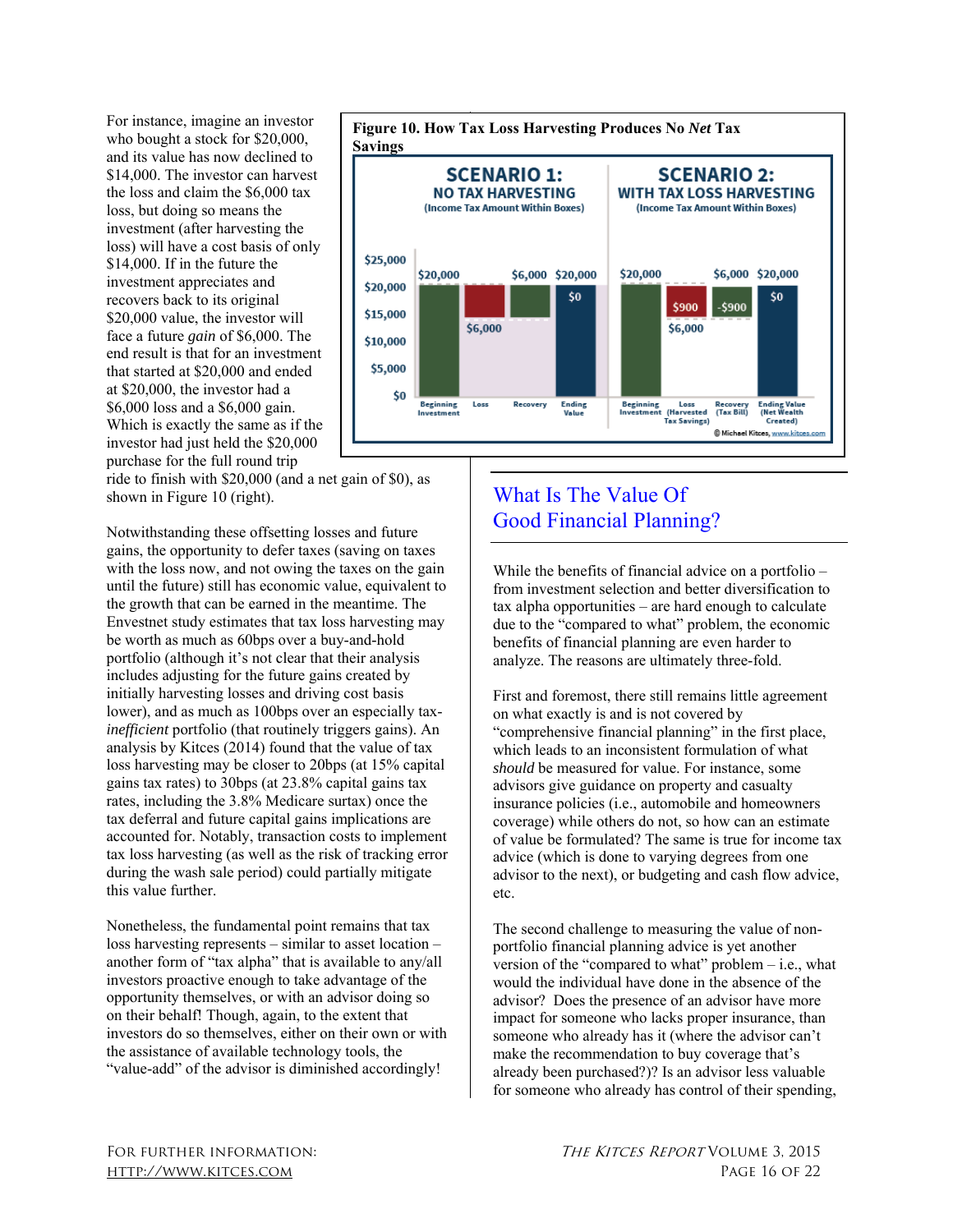than someone who lacks a household budget? If the "average" consumer already claims most of their tax deductions, the "average" advisor relationship might not have a lot of impact… yet for the subset of households who are grossly failing to claim their deductions, and arguably are in the most need of an advisor, the potential financial benefit is many times greater. Yet that means the value of advice is not a generic "value of advice" but "the value of advice *for a particular client with particular problems or failings*  that need to be remedied."

The third challenge in measuring the value of nonportfolio financial planning advice is determining the appropriate *terms* of measurement. As noted earlier, when evaluating the benefits of a financial planning strategy in general, the "value" will vary depending on the measuring stick used. But at least when the advice pertains to a portfolio, there is a natural way to calculate the benefits – relative *to* the value of the portfolio.

For other financial planning strategies, however, it's less clear how the value should be framed. For instance, the tax savings of contributing the maximum \$5,500 (in 2015) to an IRA could be a material improvement in net worth for someone with very little in current savings, but worth less than 0.01% to a multi-millionaire whose net worth dwarfs a 'mere' \$5,500 contribution (as the IRA limit has the same maximum contribution cap for both!). Similarly, strategies like saving on insurance premiums, from life insurance to automobile and homeowner's

coverage, may have a consistent absolute value – perhaps a few hundred or a couple thousand dollars a year? – but that *relative* value could be 10%, 1%, or 0.01%, depending on overall income and net worth.

Other strategies have even more significant scaling problems. The value of "estate planning" for a mass affluent household might be a few thousand dollars of probate expense savings by recommending a revocable living trust, but could be \$10s of

*millions* of dollars implementing a series of rolling twoyear GRAT strategies for a \$100-millionaire. And of course, for some risk management strategies – e.g., buying insurance coverage – the expected value of the strategy is actually *negative* (as insurance premiums are a "known and certain" loss, albeit a small one) – but may be appealing for risk management purposes *despite*  being an expected financial loss.

Nonetheless, once again there is clearly *some* economic benefit to be measured for financial planning strategies, even if the relative benefits of particular recommendations will vary from one household to the next based on both their overall financial situation to begin with, and the extent to which their finances are already in good order (or not).

# The Benefits Of Good Income Tax Planning

While financial planners are generally not in the business of tax preparation, there are tax planning implications for many strategies that a financial planner might recommend. Not to mention the outright tax planning strategies a good advisor can suggest.

For some tax strategies, the "benefits" are simply limited to whatever the tax code itself permits as a benefit. For instance, the tax benefits of claiming the American Opportunity Tax Credit for college are limited to the \$2,500 credit. The value of tax-free growth in a Roth IRA is limited to the \$5,500 (in 2015)

# **Out and About**

**- Michael will be speaking at the AICPA Personal Financial Planning (PFP) Conference on January 18th in Las Vegas regarding "Longevity Annuities And Their Potential Role In Retirement Income"** 

**- Michael will be presenting on "Rise Of The Machines: Financial Planning in the Digital Age" for the CFA Institute Wealth Management Conference in Minneapolis, MN, on March 17th** 

**- Michael will also be speaking about "An In-Depth Look At Rebalancing" for the IMCA National Conference in Orlando on April 17th** 

**Interested in booking Michael for your own conference or live training event? Contact him directly at** *speaking@kitces.com***, see his calendar at www.kitces.com/schedule, or check out his list of available sessions at www.kitces.com/presentations.** 

annual contribution limit and the growth that can accrue thereon. The \$250 schoolteacher expense deduction is capped at the value of a \$250 deduction. Although in some cases the size of the deduction is larger, such as with the Income in Respect of a Decedent (IRD) deduction for estate taxes that were paid on an inherited IRA (which can amount to a tax deduction of hundreds of thousands of dollars for a multi-million-dollar IRA!).

On the other hand, some tax strategies aren't even outright tax savings at all,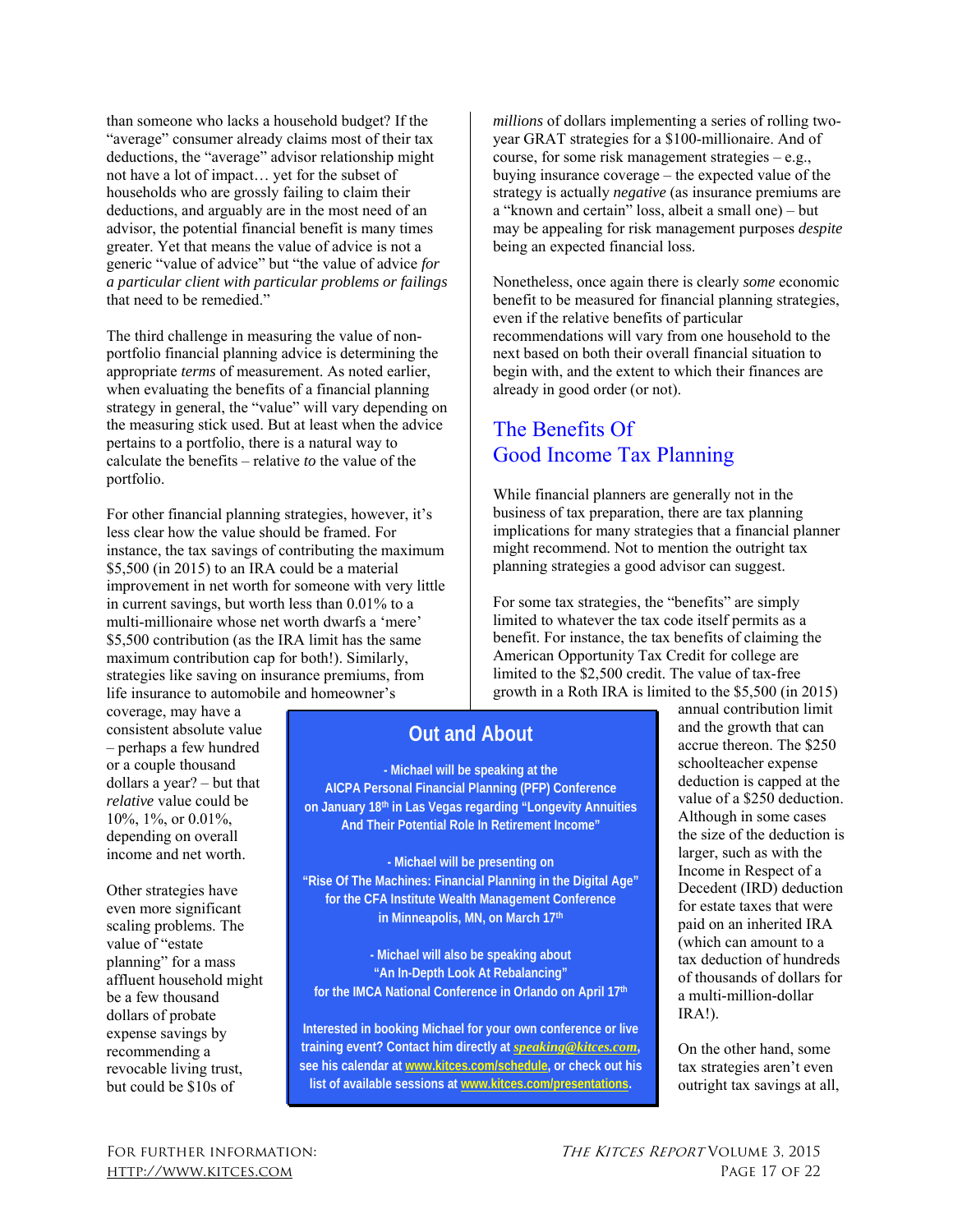but just tax *deferral* instead. Most commonly, this includes contribution to pre-tax accounts (e.g., IRAs or 401(k)s), which are often characterized as "tax savings" but in truth just defer the taxes to the future (when the accounts are liquidated). The value is thus not the outright tax savings, but the *growth* on the taxes that were deferred. (Notably, tax loss harvesting falls into the same category!) Again, the value to these strategies is often limited by how much the tax code permits to be tax-deferred in the first place (e.g., contribution limits on retirement accounts).

Fortunately, some tax strategies "scale" more effectively to the overall income and wealth of the client. For instance, systematic partial Roth conversions to fill up available lower tax brackets is limited "only" by the total amount of pre-tax dollars held in retirement accounts in the first place. The larger the IRA, the more the tax savings. Moreover, the higher the tax bracket, the more it matters.

Of course, the reality for strategies like Roth conversions is that a pre-tax IRA is really only a tax *deferral* vehicle in the first place, and a Roth conversion is just an acceleration (hopefully at a more favorable tax rate) of a tax liability that would have eventually been due no matter what. Thus, it's important to recognize that the tax savings of an IRA, or the benefits of a well-timed Roth conversion, aren't just the outright tax savings or future tax-free growth, but the *difference* in tax rates between when the IRA deduction is claimed and what the income (as an IRA withdrawal or Roth conversion) is ultimately recognized.

In essence, these strategies benefit from "tax rate arbitrage" – the opportunity to create tax deductions in higher-income years, and recognize that income later when rates are lower, benefitting from the tax rate differential. If a \$250,000 IRA can be systematically partially converted at a 15% tax rate over time, instead of spent at a 25% tax rate in the future, the actual economic benefit is the 10% difference in tax rates x  $$250,000 = $25,000$  of true tax savings.

In fact, given today's progressive tax system – where higher income levels are subject to higher tax rates – the tax bracket arbitrage opportunity to shift income from high-tax-rate years to lower-tax-rate years, and generate tax savings for the difference, is often the biggest income tax planning opportunity available. Strategic retirement liquidation strategies that are sensitive to the withdrawal source – for instance, planning around the liquidation of taxable and taxdeferred accounts in a manner that leverages the

benefits of tax bracket arbitrage – is another related opportunity.

# The Benefits Of Good Estate Planning

When it comes to estate planning, the potential economic benefits can either be much larger than income tax planning, or much smaller, often depending on the size of the estate in the first place.

For those estates "above the line" of \$5.45M (in 2016, or \$10.9M for a married couple with portability) which are potentially subject to Federal estate taxes (and possibly state estate taxes as well), the estate tax savings can be significant. After all, while income tax planning saves taxes only on the *income* produced by assets (and earnings), the estate tax is applied to the *entire asset value*, which means effective estate planning strategies can have a dramatically larger tax savings. The 39.6% income tax on a \$10,000,000 asset producing a 3% return is "just" \$118,800, but an estate planning strategy to shift that \$10,000,000 out of an already taxable estate (e.g., because it's the appreciation that shifted with a rolling GRAT or the growth of a business sold to an IDGT) at a top 40% Federal estate tax rate is a whopping \$4,000,000 tax savings! If there's an up-to-16% state estate tax involved, that's another \$1,600,000 of tax savings on top!

On the other hand, for those whose estates are below the relevant Federal (and state) estate tax thresholds (and/or live in a state without estate taxes altogether), estate planning is no longer an exercise in *estate tax* planning (although there may still be some opportunities to plan for step-up in basis from an income tax perspective). Still, though, the process of probating and estate administration after death can have a non-trivial financial impact as well. Many states permit a statutory probate fee as high as 2%-4% of the value of the estate, and some provide for another 2%-4% fee available to be paid to a personal representative/executor of the estate as well. By contrast, the use of a revocable living trust generally avoids the probate fees, and can stipulate lower (or no) fees to be paid to a personal representative. Given a "hard dollar" cost of a few thousand dollars to establish a revocable living trust in the first place, this effectively means that any estate worth at least about \$250,000 can potentially save on estate administration costs by going through the process of setting up (and funding) revocable living trusts. The greater the assets of the estate, the more the potential savings.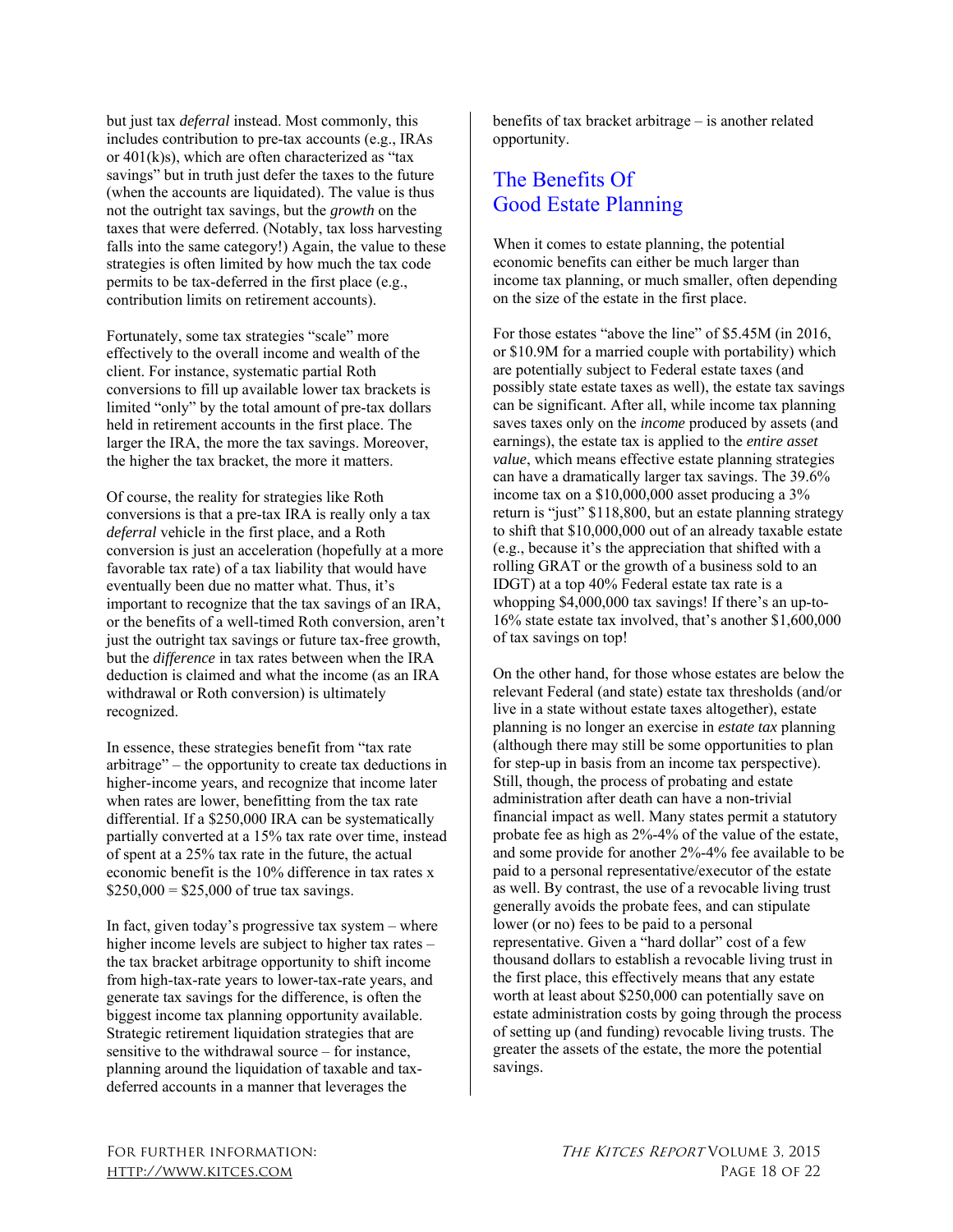Of course, arguably some of the biggest benefits of "good" estate planning are not financial in the first place. Estate planning is about the orderly disposition of assets after death, ideally utilized in a manner that helps to propagate the family's values and the financial success of future generations. In some cases, the best estate planning may even "limit" assets to future generations, to shield against their potential creditors or their own fiscal irresponsibility. In other words, it's hard to put a price on the value of simply ensuring that an inheritor doesn't just blow his/her inheritance wastefully in the first place, even though that may be the greatest estate planning value of all!

# The Benefits Of Good Retirement Planning

In the world of retirement planning, most of the economic benefits of a financial advisor are simply the application *of* various investment and tax strategies discussed earlier, applied in the retirement context. After all, retirement portfolio strategies like tax loss harvesting, asset location, and tax-sensitive and taxefficient liquidation strategies are ultimately still "just" income tax planning strategies that happen to be applied to a "retirement" portfolio. Similarly, the benefits of good diversification, managing investment costs, etc., are relevant to any portfolio… including one for retirement.

Nonetheless, some additional financial strategies emerge solely in retirement. One of the most substantive is the decision of when to begin claiming Social Security benefits, where optimal claiming strategies can bring in additional dollars (e.g., over \$60,000 for a well-timed restricted application claim, while it is still available), or result in outright superior wealth accumulation (e.g., by spending down fixed income assets first while delaying Social Security for the long run with its much-higher internal rate of return). Other tax planning strategies in retirement have a unique angle simply because of the interplay between income for tax purposes and other retirement benefits – for instance, the phase-in of the taxability of Social Security, or the Medicare Part B and Part D premium surcharge for higher income individuals.

For many prospective retirees, though, the biggest benefit is not about maximizing the investment and tax strategies *in* retirement, but simply figuring out *whether* the person *can* retire, and/or what can be safely spent *during* retirement, and how to fit household expenses to that available budget (e.g., by moving/downsizing, adjusting spending habits, etc.). In other words, the opportunity for value creation is not about producing more dollars, but setting someone's mind at ease about whether the accumulated assets and retirement spending plan laid out before them is sustainable, how to execute that plan, and if it's not viable, what needs to be done to improve the situation.

Notably, in this regard it means sometimes the "best" thing a financial planner can do to provide value is help someone accept that they may need to spend *less* than desired. While this may not necessarily be appealing to most – there are few who *like* to be told that they cannot spend what they wish – helping someone understand the risk and unsustainability of a current spending path can be a crucial value-add to prevent an even more adverse outcome in the future. Technically, this may still be a "wealth enhancement" in the long run – or at least, a wealth stabilizer – to spend a little less now to ensure that the retiree won't have to spend *a lot* less later. But the fundamental point is that not everything about good planning is necessarily about creating more wealth. Often it's about trying to help someone strategize about the best way to *enjoy* the (limited) wealth they do have!

# The Benefits Of Good Insurance Guidance

While most financial planning strategies help to enhance wealth, good insurance planning is fundamentally different: it is normally expected to *decrease* wealth on average.

After all, the simple mathematical reality of insurance itself is that from the insurance company's perspective, total premiums collected (plus growth thereon, less insurance company expenses and profits) *should* exceed total claims paid. If the insurance company pays out *more* than it takes in, that means it's an insurance company soon to go bankrupt. Yet the fact that the insurance company expects to pay out less on average than it takes in means from the consumer's perspective, insurance premiums will cost *more* than the average claim is likely to be. It's *expected* to be a financially losing proposition for the consumer (on average).

This isn't necessarily a bad strategy, though, because the advantage of insurance is turning an uncertain and potentially large (and possibly unmanageable) expense into a certain but small and manageable one. For instance, if there's a 0.1% probability that my \$300,000 house will burn down, but I can insure the house for \$350/year, it's a "good trade-off" for most. Technically, the mathematical expectation of loss on average is only  $0.1\%$  x \$300,000 = \$300 per year and paying \$350/year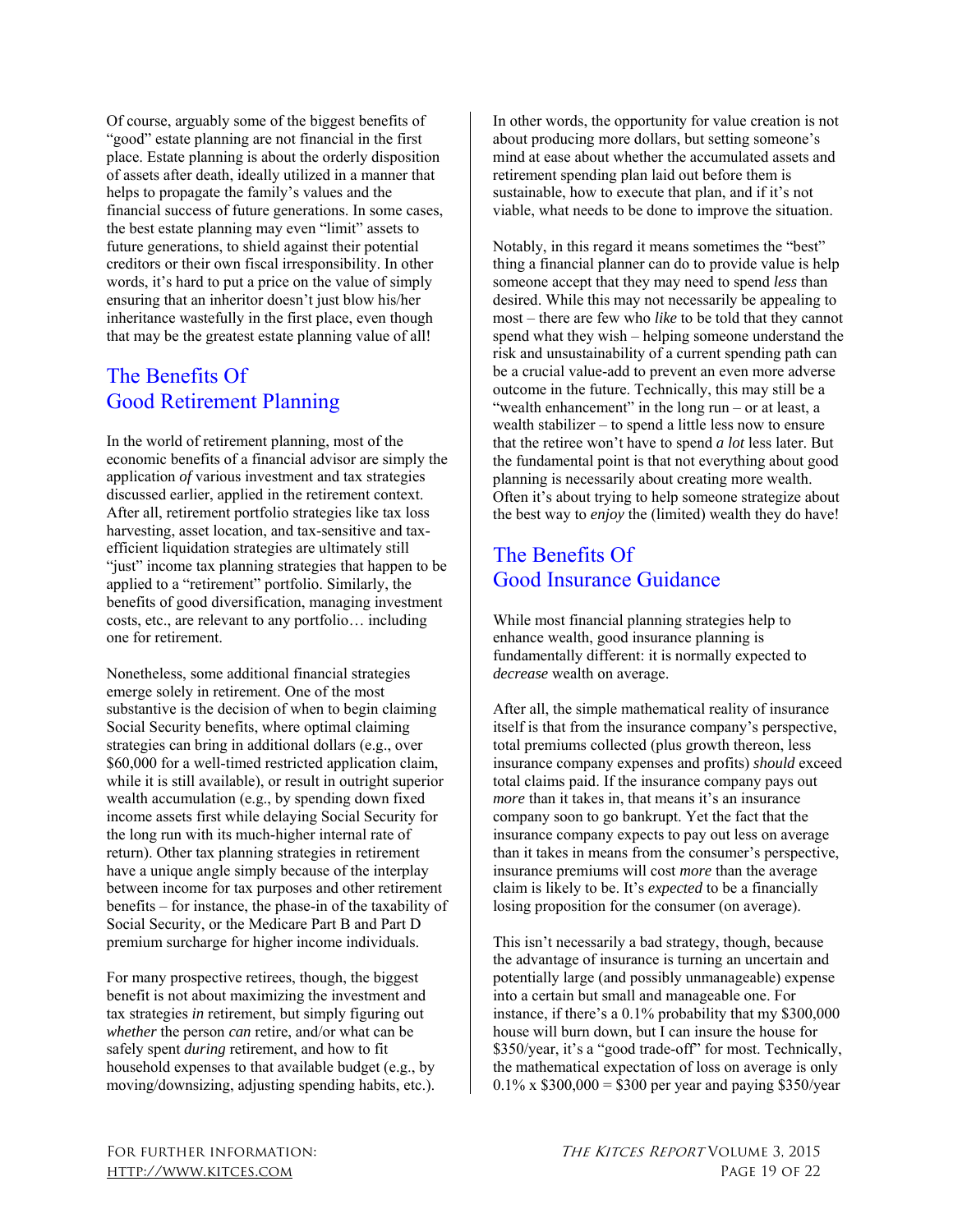*increases* the *average* loss. The difference is that for an insurance company, it can average out one house burning down against 999 that don't; for the consumer, having a house burn down without homeowner's insurance is a \$300,000 loss most can't afford. So paying a *known* \$350/year is superior to an "average" loss of \$300/year that *could* be as high as a destructive \$300,000 in any particular (albeit unlikely) year.

Viewed another way, this is simply the recognition that good insurance planning is good risk management, turning potentially destructive and highly uncertain large expenses into certain expenses that are small and manageable. "On average" wealth will be decreased, but the (financial) danger of a catastrophe can be eliminated.

Nonetheless, what this means from the perspective of the "economic benefits" of financial planning is that while obtaining proper insurance coverage may reduce the risk of disasters, it is not expected to increase wealth. Certainly, for the one person who buys homeowner's insurance and actually *has* a homeowner's claim, the coverage had a nearly 1,000,000% "return". But that's not an expected return (as if every buyer got that, the insurance company would quickly go broke!); that's a disaster averted.

Stated more simply, good insurance guidance is truly all about risk management to avoid financial disasters, not enhancing (average) financial outcomes.

# The True (Unmeasurable) Benefit Of Financial Planning: Behavior Change

Ultimately, perhaps the greatest financial impact of good financial planning is not directly financial at all, but behavioral: the fact that a financial planner may help ensure that everything *gets done* in the first place, that wouldn't have been done without help.

Of course, the caveat to this "benefit" is that virtually all of the actions necessary to implement a good financial plan are relatively straightforward, and things that an individual *could* do for themselves. At worst, it might take some time and self-education to be certain it's done right, but most of financial planning is not "rocket science" – the tactics and implementation steps *are* able to be done directly by most consumers.

Nonetheless, the clear reality is that not everyone actually does it all for themselves. Some don't have **Delegation And The (Financial) Value Of Time**  While most of the benefits of financial planning can be measured in terms of the wealth enhancement or risk reduction of financial assets, arguably one of the greatest benefits of financial planning is simply the fact that it frees up the time of the client to do something else.

For those clients who are in high-income professions or business owners, the trade-off of hiring a financial planner may be appealing simply because it allows the client to pay a "lower" cost to free up more of their time for generating even greater income. For instance, a doctor who earns \$500/hour would be ahead financially by paying a financial planner \$200/hour to do some of the financial work, *even if*  the doctor "could have" done it personally instead.

In essence, for every hour the doctor *doesn't* manage his/her own financial affairs while earning \$500/hour, and pays someone "only" \$200/hour to do it instead, the household's wealth is enhanced by \$300/hour. In essence, this implies that anytime the client actually generates more income with their time than the advisor they're hiring, it's financially beneficial to delegate as much as feasible. More generally, this means that *the value of delegating to a financial planner is relative to the person doing the delegating* (and what *their* time is "worth").

For other clients, their personal earnings may not necessarily be high enough to justify this trade-off in financial terms, but it may still be appealing as a personal trade-off. After all, a growing base of research on happiness and well-being finds that one of the *best* ways someone can spend money to increase their happiness is using it to free up time. Or stated more simply, you *could* spend your entire Saturday reading up on investments and trying to rebalance your portfolio, or you could just spend \$200 for an advisor to review the portfolio for an hour, and then enjoy the rest of the day with your family. At that point, the \$200 isn't a "financial enhancement" for financial planning, but it may be a good expenditure to increase your overall happiness!

the time to do so, given other demands of work and life. Some just don't want to take the time or have the inclination and motivation to get it done. Others suffer from behavioral biases that keep them from recognizing the problems to be addressed, or taking the steps necessary to resolve it (e.g., failing to spot that a concentrated position in employer stock is a risk, not updating estate planning documents due to a discomfort in facing the issues of death and mortality, or just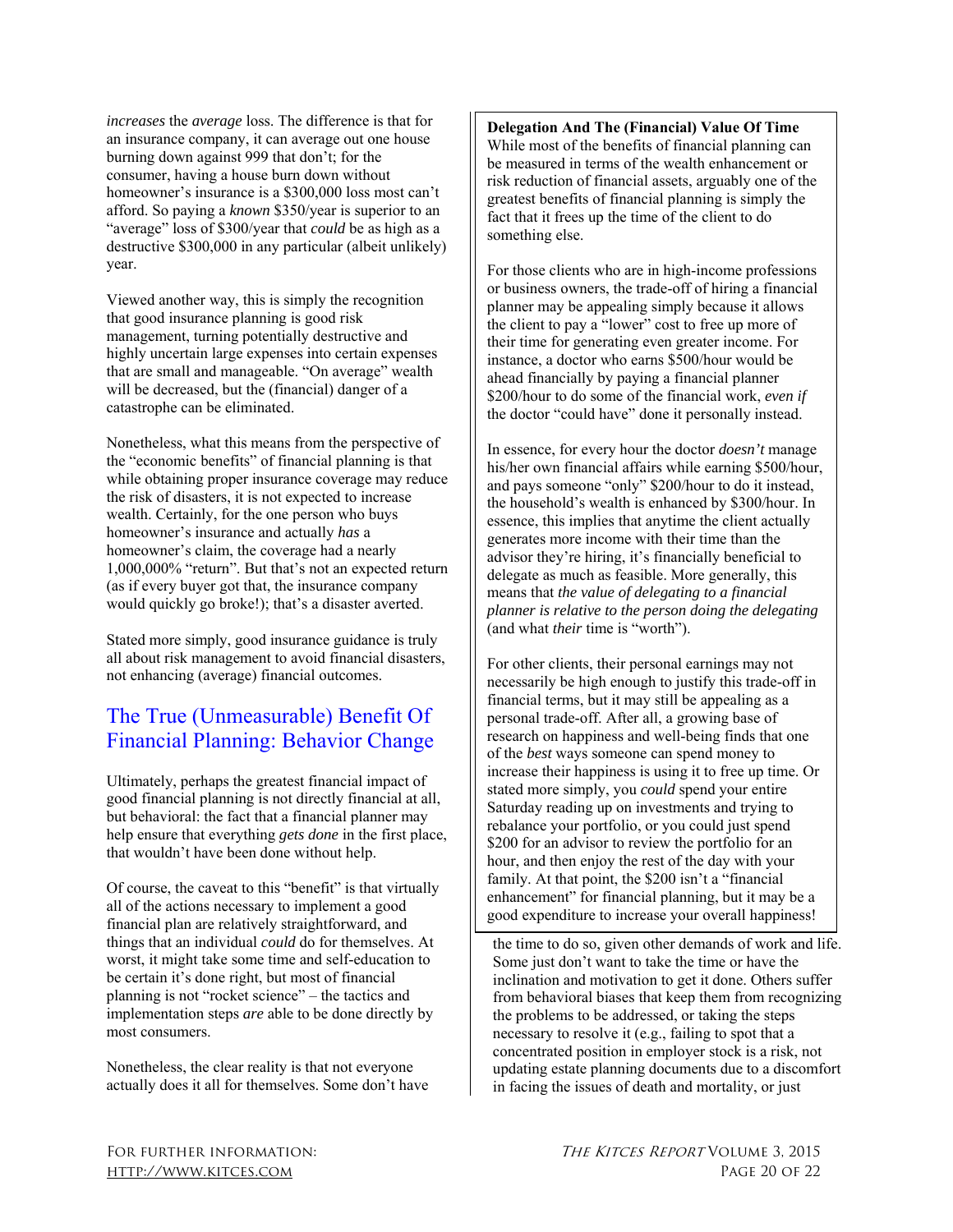procrastinating to the point that insurance coverage is never actually bought). In other words, a behavioral benefit of working with a financial planner is the potential to "de-bias" the client away from behavioral finance mistakes, and in some cases a task that is delegated is simply more likely to be done than one the client "could" do themselves but realistically will just procrastinate about instead.

Unfortunately, it's *especially* challenging to measure the economic impact of "getting behavioral assistance", due to the "compared to what" problem – in the end, there's no way to *know* exactly how much an actual financial planning client might have done on their own (or not) in the absence of the planner. At best, we can see what has or hasn't been done already, and project that behavior into the future (which may or may not have been how it was really going to turn out!). Similarly, there's no way to measure whether someone who *doesn't* hire a financial planner *really* would have done more with the planner's assistance (as not every planner is successful at getting every client to implement every recommendation!). And of course, even if "some" or "many" or "most" people don't do all their financial planning themselves, the *next* person may have been fully capable of doing it themselves.

In practice, the "behavior change" benefit of financial advising may be most akin to those who seek out personal trainers for their physical fitness as well – it's a service that most would benefit from, but everyone makes their own personal judgment about whether the

| <b>INCOME TAX BENEFITS</b><br>- Claiming tax deductions, credits, & tax-free investing opportunities.<br>Deductions, credits, ROTH IRAs and 529 plans, etc.<br>- Tax deferral - Retirement contributions, TLH.<br>- Tax bracket arbitrage - Roth conversions, tax sensitive liquidations.<br><b>INVESTMENT PLANNING BENEFITS</b><br>- Picking Lower-Cost Investments<br>- Tax Loss Harvesting | \$1,000s or \$10,000s<br>\$10,000s or \$100,000s<br>0%-30% of total wealth |                                    |
|-----------------------------------------------------------------------------------------------------------------------------------------------------------------------------------------------------------------------------------------------------------------------------------------------------------------------------------------------------------------------------------------------|----------------------------------------------------------------------------|------------------------------------|
|                                                                                                                                                                                                                                                                                                                                                                                               |                                                                            |                                    |
|                                                                                                                                                                                                                                                                                                                                                                                               |                                                                            |                                    |
|                                                                                                                                                                                                                                                                                                                                                                                               |                                                                            |                                    |
|                                                                                                                                                                                                                                                                                                                                                                                               |                                                                            |                                    |
|                                                                                                                                                                                                                                                                                                                                                                                               |                                                                            |                                    |
|                                                                                                                                                                                                                                                                                                                                                                                               | 0.45%-0.82%                                                                |                                    |
|                                                                                                                                                                                                                                                                                                                                                                                               | 0.20%-0.60%                                                                |                                    |
| - Asset Location                                                                                                                                                                                                                                                                                                                                                                              | Up to 0.75%                                                                |                                    |
| - Investment Selection for Alpha?                                                                                                                                                                                                                                                                                                                                                             | $>0\%$                                                                     |                                    |
| - Rebalancing                                                                                                                                                                                                                                                                                                                                                                                 | 0.35%-0.44%                                                                |                                    |
| - Diversification                                                                                                                                                                                                                                                                                                                                                                             | <b>Risk reduction</b>                                                      |                                    |
| - Behavior Gap                                                                                                                                                                                                                                                                                                                                                                                | Up to 1.50%?                                                               |                                    |
| <b>ESTATE TAX BENEFITS</b>                                                                                                                                                                                                                                                                                                                                                                    |                                                                            |                                    |
| - Federal estate tax savings (for those >\$5M?)                                                                                                                                                                                                                                                                                                                                               | <b>Millions</b>                                                            |                                    |
| - State estate tax savings                                                                                                                                                                                                                                                                                                                                                                    | \$100,000s or Millions                                                     |                                    |
| - Probate and settlement cost savings                                                                                                                                                                                                                                                                                                                                                         | \$1,000s or \$10,000s                                                      |                                    |
| - Ensuring assets go where they should and when                                                                                                                                                                                                                                                                                                                                               | <b>Priceless!</b>                                                          |                                    |
| <b>RETIREMENT PLANNING BENEFITS</b>                                                                                                                                                                                                                                                                                                                                                           |                                                                            |                                    |
| - Retirement portfolio tax strategies and withdrawal sourcing                                                                                                                                                                                                                                                                                                                                 | 0.50%-0.70%                                                                |                                    |
| - Maximizing Social Security benefits                                                                                                                                                                                                                                                                                                                                                         | \$10,000                                                                   |                                    |
| - Retirement-sensitive tax planning strategies<br>(e.g., Medicare Part B and Part D premium surcharges)                                                                                                                                                                                                                                                                                       | \$1,000s to \$100,000s                                                     |                                    |
| - Setting spending policies and budgeting                                                                                                                                                                                                                                                                                                                                                     | Making retirement work!                                                    |                                    |
| - Determining when you can stop working!                                                                                                                                                                                                                                                                                                                                                      | Priceless!                                                                 |                                    |
| <b>INSURANCE PLANNING BENEFITS</b>                                                                                                                                                                                                                                                                                                                                                            |                                                                            |                                    |
| - Optimizing Insurance Coverage                                                                                                                                                                                                                                                                                                                                                               | \$100s or \$1,000s                                                         |                                    |
| - Eliminate Financial Catastrophes                                                                                                                                                                                                                                                                                                                                                            | Priceless!                                                                 |                                    |
| <b>DELEGATION BENEFITS</b>                                                                                                                                                                                                                                                                                                                                                                    |                                                                            |                                    |
| - Enhance Value of Your Time                                                                                                                                                                                                                                                                                                                                                                  | \$1,000s or \$10,000s                                                      |                                    |
| - Spend Money to Free Up Time                                                                                                                                                                                                                                                                                                                                                                 | <b>Emotional Well-Being!</b>                                               |                                    |
| - Ensure Things Actually Get Done!                                                                                                                                                                                                                                                                                                                                                            | Priceless!                                                                 |                                    |
| <b>BEHAVIORAL BENEFITS</b>                                                                                                                                                                                                                                                                                                                                                                    |                                                                            |                                    |
| - Debiasing                                                                                                                                                                                                                                                                                                                                                                                   | Unquantifiable?                                                            |                                    |
| - Financial coach for implementation                                                                                                                                                                                                                                                                                                                                                          | <b>Priceless!</b>                                                          | <b>HARDER TO</b><br><b>MEASURE</b> |

cost is worthwhile relative to the incremental improvement in their behavior over just trying to motivate themselves to get it done.

## Bringing It All Together

Across all the different dimensions of financial planning, financial advisors have an opportunity to craft solutions that impact clients in a myriad of ways, as shown in Figure 11 (left). Some strategies are about the outright enhancement of financial wealth and gain. Others are technically a reduction in expected wealth, but with an even greater reduction in risk (e.g., portfolio diversification, or buying insurance). Still other strategies express themselves primarily in improving a client's overall mental state of happiness and well-being (from crafting a viable retirement spending strategy, to ensuring that heirs will not fight over assets after death). And in many cases, the primary value the advisor provides is helping clients actually *implement* the change that they hypothetically *could have*  done themselves, but in practice had not and probably weren't going to.